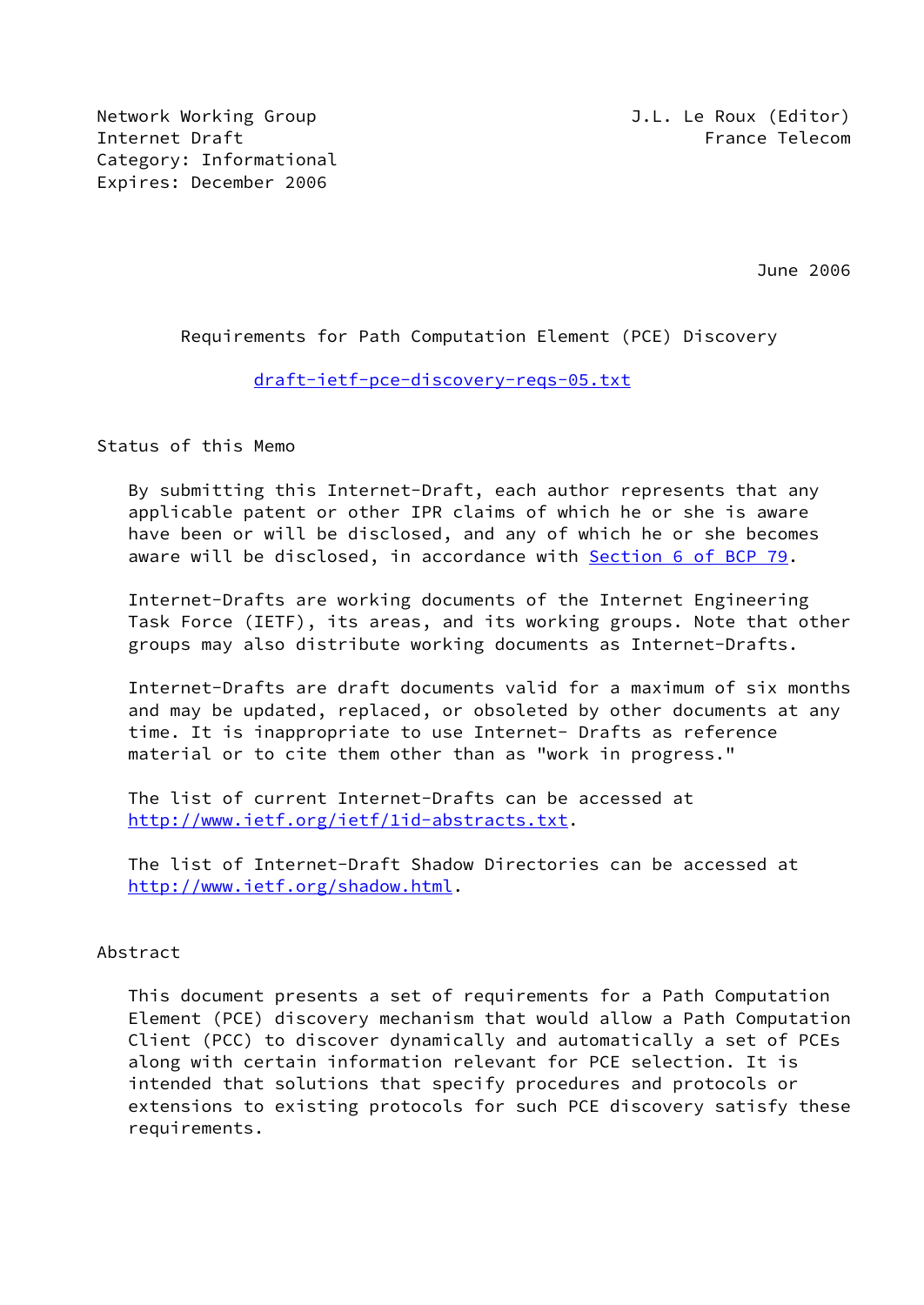Internet Draft [draft-ietf-pce-discovery-reqs-05.txt](https://datatracker.ietf.org/doc/pdf/draft-ietf-pce-discovery-reqs-05.txt) June 2006

Conventions used in this document

 The key words "MUST", "MUST NOT", "REQUIRED", "SHALL", "SHALL NOT", "SHOULD", "SHOULD NOT", "RECOMMENDED", "MAY", and "OPTIONAL" in this document are to be interpreted as described in <u>RFC-2119</u>.

Table of Contents

| $\perp$ . |                                                       |  |
|-----------|-------------------------------------------------------|--|
| 2.        |                                                       |  |
| 3.        |                                                       |  |
| 4.        | Problem Statement and Requirements Overview5          |  |
| 4.1.      |                                                       |  |
| 4.2.      |                                                       |  |
| 5.        |                                                       |  |
| 6.        |                                                       |  |
| 6.1.      |                                                       |  |
| 6.1.1.    |                                                       |  |
|           |                                                       |  |
| 6.1.1.2.  | Discovery of PCE Domains and Inter-domain Functions 8 |  |
|           | $6.1.2$ . Detailed PCE Information (Optional support) |  |
|           |                                                       |  |
| 6.1.2.2.  |                                                       |  |
| 6.2.      |                                                       |  |
| 6.2.1.    | Inter-AS specific requirements10                      |  |
| 6.3.      | PCE Information Synchronization11                     |  |
| 6.4.      | Discovery of PCE deactivation11                       |  |
| 6.5.      |                                                       |  |
| 6.6.      |                                                       |  |
| 6.7.      |                                                       |  |
| 6.8.      |                                                       |  |
| 6.9.      | Operational orders of magnitudes13                    |  |
| 6.10.     |                                                       |  |
| 6.10.1.   | Configuration of PCE Discovery parameters13           |  |
| 6.10.2.   |                                                       |  |
| 6.10.2.1. |                                                       |  |
|           |                                                       |  |
| 6.10.3.   | Monitoring Protocol Operations15                      |  |
| 6.10.4.   | Impact on network operations15                        |  |
| 7.        |                                                       |  |
| 8.        |                                                       |  |
| 9.        |                                                       |  |
|           |                                                       |  |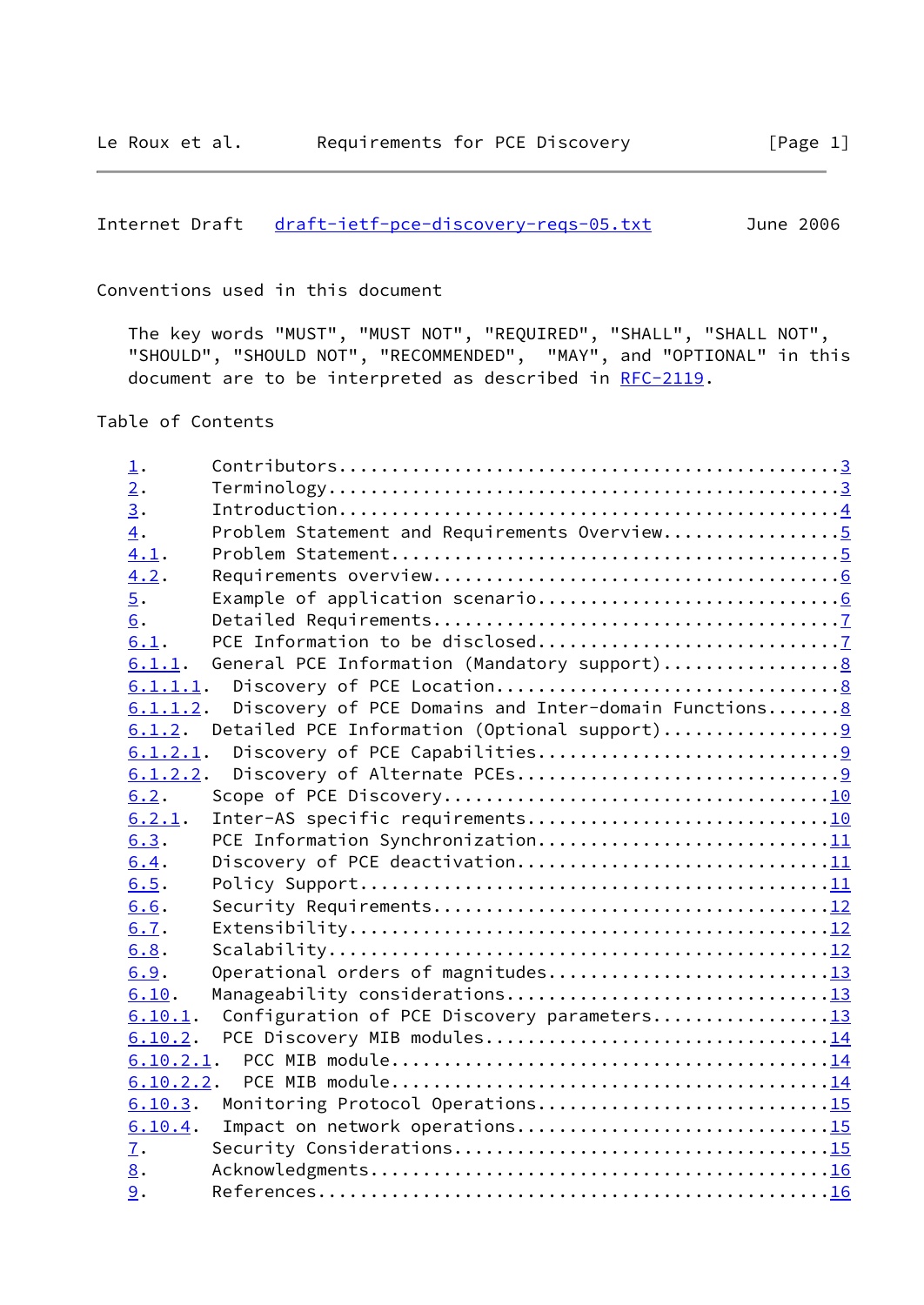| 9.1. |                                   |
|------|-----------------------------------|
| 9.2. |                                   |
| 10.  |                                   |
| 11.  |                                   |
| 12.  | Intellectual Property Statement17 |

Le Roux et al. [Page 2]

<span id="page-2-1"></span>Internet Draft [draft-ietf-pce-discovery-reqs-05.txt](https://datatracker.ietf.org/doc/pdf/draft-ietf-pce-discovery-reqs-05.txt) June 2006

## <span id="page-2-0"></span>[1](#page-2-0). Contributors

 The following are the authors that contributed to the present document:

```
 Jean-Louis Le Roux (France Telecom)
 Paul Mabey (Qwest Communications)
 Eiji Oki (NTT)
 Richard Rabbat (Fujitsu)
 Ting Wo Chung (Bell Canada)
 Raymond Zhang (BT Infonet)
```
<span id="page-2-2"></span>[2](#page-2-2). Terminology

Terminology used in this document

LSR: Label Switch Router

TE-LSP: Traffic Engineered Label Switched Path

 PCE: Path Computation Element: an entity (component, application, or network node) that is capable of computing a network path or route based on a network graph, and applying computational constraints.

 PCC: Path Computation Client: any client application requesting a path computation to be performed by a Path Computation Element.

IGP Area: OSPF Area or ISIS level/area

ABR: IGP Area Border Router (OSPF ABR or ISIS L1L2 router)

AS: Autonomous System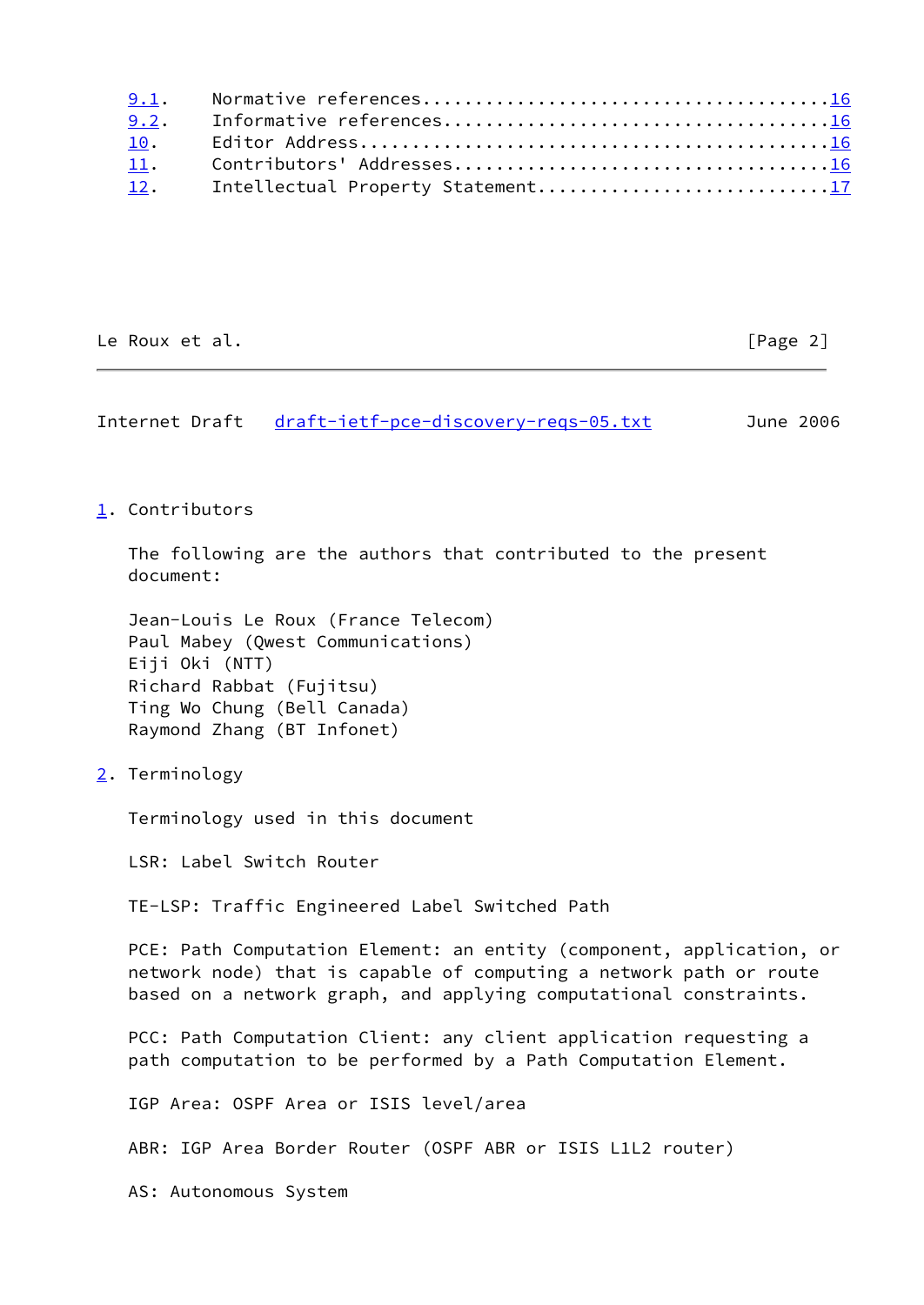ASBR: AS Border Router

 Intra-area TE LSP: A TE LSP whose path does not cross IGP area boundaries.

 Inter-area TE LSP: A TE LSP whose path transits through two or more IGP areas.

 Inter-AS MPLS TE LSP: A TE LSP whose path transits through two or more ASs or sub-ASs (BGP confederations).

 Domain: any collection of network elements within a common sphere of address management or path computational responsibility. Examples of domains include IGP areas and Autonomous Systems.

| Le Roux et al. | [Page 3] |
|----------------|----------|
|----------------|----------|

```
Internet Draft draft-ietf-pce-discovery-regs-05.txt June 2006
```
#### <span id="page-3-0"></span>[3](#page-3-0). Introduction

 The PCE-based network Architecture [[PCE-ARCH\]](#page-18-4) defines a Path Computation Element (PCE) as an entity capable of computing TE-LSP paths based on a network graph, and applying computational constraints. A PCE serves path computation requests sent by Path Computation Clients (PCC).

 A PCC is a client application requesting a path computation to be performed by a PCE. This can be, for instance, an LSR requesting a path for a TE-LSP for which it is the head-end, or a PCE requesting a path computation of another PCE (inter-PCE communication). The communication between a PCC and a PCE requires a client-server protocol whose generic requirements are listed in [[PCE-COM-REQ](#page-18-5)].

 The PCE based architecture requires, that a PCC be aware of the location of one or more PCEs in its domain, and also potentially of some PCEs in other domains, e.g. in case of inter-domain path computation.

 In that context it would be highly desirable to define a mechanism for automatic and dynamic PCE discovery, which would allow PCCs to automatically discover a set of PCEs, to determine additional information required for PCE selection, and to dynamically detect new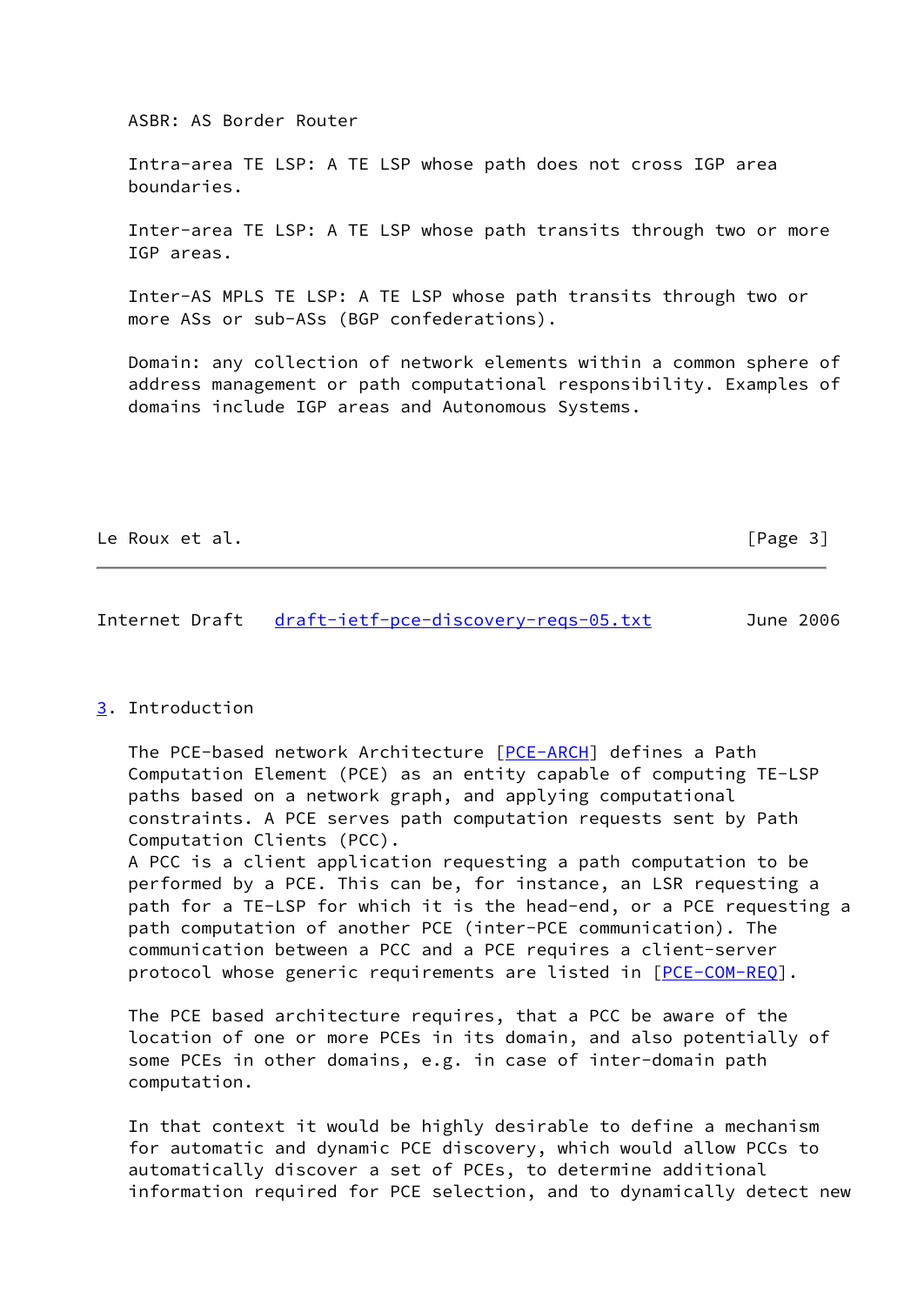PCEs or any modification of the PCEs' information. This includes the discovery by a PCC of a set of one or more PCEs in its domain, and potentially in some other domains. The latter is a desirable function in the case of inter-domain path computation, for example.

 This document lists a set of functional requirements for such an automatic and dynamic PCE discovery mechanism. [Section 4](#page-4-0) points out the problem statement. [Section 5](#page-6-0) illustrates an application scenario. Finally, [section 6](#page-7-0) addresses detailed requirements.

 It is intended that solutions that specify procedures and protocols or protocol extensions for PCE discovery satisfy these requirements. There is no intent either to specify solution-specific requirements or to make any assumption on the protocols that could be used for the discovery.

 Note that requirements listed in this document apply equally to PCEs that are capable of computing paths in MPLS-TE-enabled networks and PCEs that are capable of computing paths in GMPLS-enabled networks (and PCEs capable of both).

 It is also important to note that the notion of a PCC encompasses a PCE acting as PCC when requesting a path computation of another PCE (inter-PCE communication). Hence, this document does not make the distinction between PCE discovery by PCCs and PCE discovery by PCEs.

| Le Roux et al. | [Page 4] |
|----------------|----------|
|----------------|----------|

<span id="page-4-1"></span>Internet Draft [draft-ietf-pce-discovery-reqs-05.txt](https://datatracker.ietf.org/doc/pdf/draft-ietf-pce-discovery-reqs-05.txt) June 2006

<span id="page-4-0"></span>[4](#page-4-0). Problem Statement and Requirements Overview

<span id="page-4-2"></span>[4.1](#page-4-2). Problem Statement

- A routing domain may, in practice, contain multiple PCEs:
- The path computation load may be balanced among a set of PCEs to improve scalability;
- For the purpose of redundancy, primary and backup PCEs may be used;
- PCEs may have distinct path computation capabilities (multi constrained path computation, backup path computation, etc.);
- In an inter-domain context there can be several PCEs with distinct inter-domain functions (inter-area, inter-AS, inter layer), each PCE being responsible for path computation in one or more domains.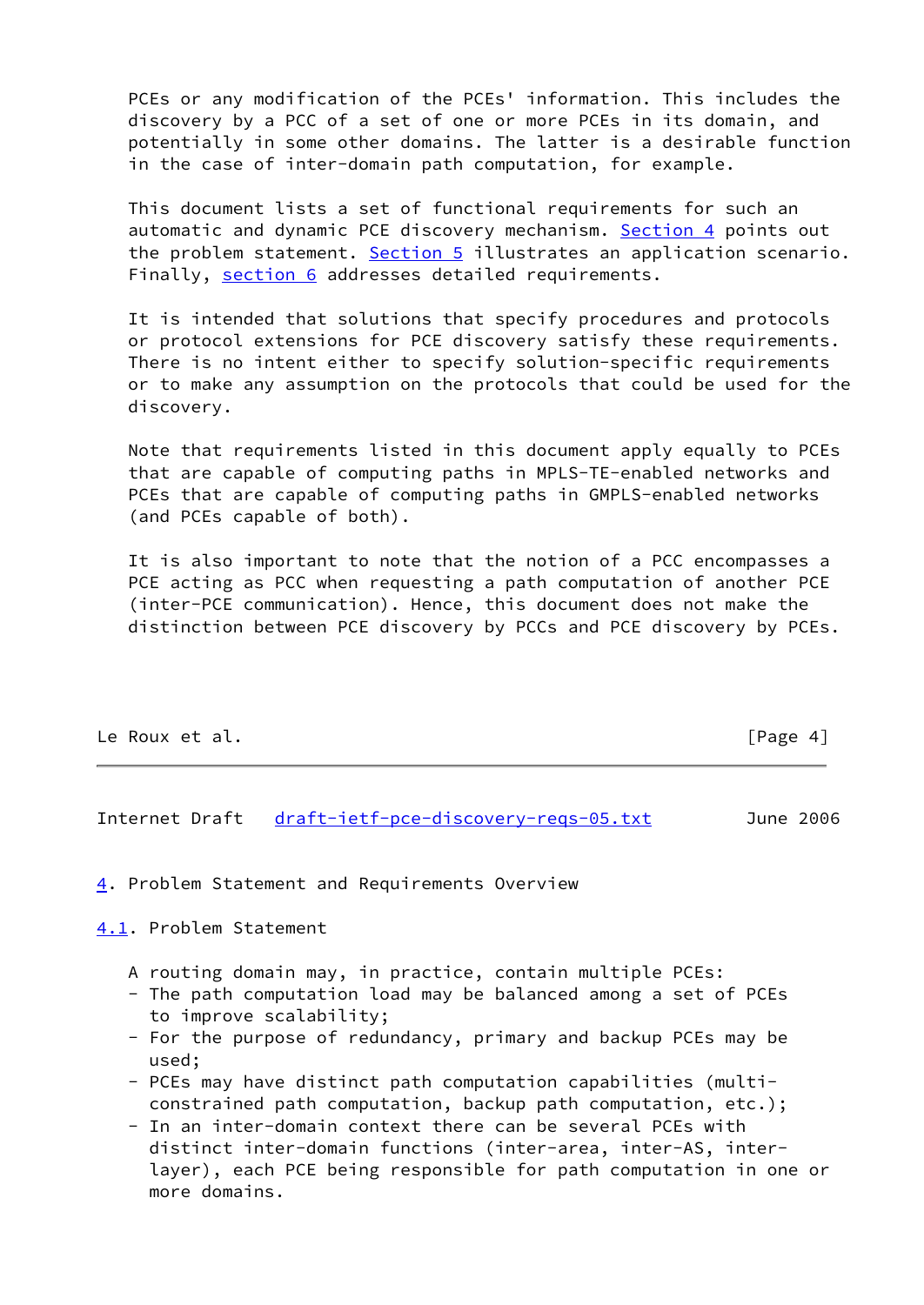In order to allow for effective PCE selection by PCCs, that is to select the appropriate PCE based on its capabilities and perform efficient load balancing of requests, a PCC needs to know the location of PCEs in its domain, along with some information relevant to PCE selection, and also potentially needs to know the location of some PCEs in other domains, for inter-domain path computation purpose. Such PCE information could be learnt through manual configuration, on

 each PCC, of the set of PCEs along with their capabilities. Such a manual configuration approach may be sufficient, and even desired in some particular situations, (e.g. inter-AS PCE discovery, where manual configuration of neighbor PCEs may be preferred for security reasons), but it obviously faces several limitations:

- This may imply a substantial configuration overhead;
- This would not allow a PCC to dynamically detect that a new PCE is available, that an existing PCE is no longer available, or that there is a change in the PCE's information.

 Furthermore, as with any manual configuration approach, there is a risk of configuration errors.

 As an example, in a multi-area network made up of one backbone area and N peripheral areas, and where inter-area MPLS-TE path computation relies on multiple-PCE path computation with ABRs acting as PCEs, the backbone area would comprise at least N PCEs, and the configuration of PCC would be too cumbersome (e.g. in existing multi-area networks, N can be beyond fifty).

 Hence, an automated PCE discovery mechanism allowing a PCC to dynamically discover a set of PCEs is highly desirable.

Le Roux et al. [Page 5]

<span id="page-5-1"></span>Internet Draft [draft-ietf-pce-discovery-reqs-05.txt](https://datatracker.ietf.org/doc/pdf/draft-ietf-pce-discovery-reqs-05.txt) June 2006

#### <span id="page-5-0"></span>[4.2](#page-5-0). Requirements overview

 A PCE discovery mechanism that satisfies the requirements set forth in this document MUST allow a PCC to automatically discover the location of one or more of the PCEs in its domain. Where inter-domain path computation is required and policy permits,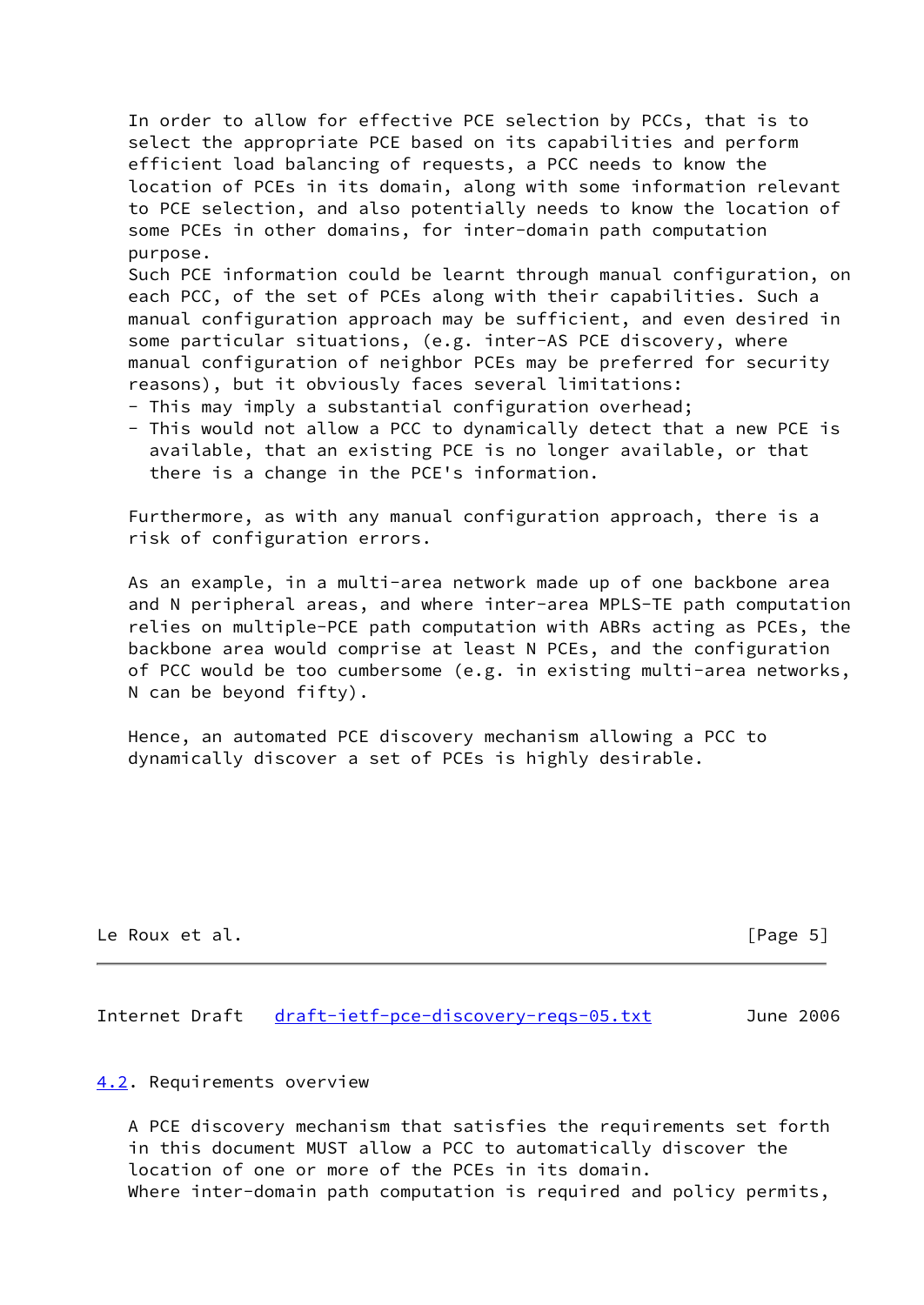the PCE discovery method MUST allow a PCC to automatically discover the location of PCEs in other domains that can assist with inter domain path computation.

 A PCE discovery mechanism MUST allow a PCC to discover the set of one or more domains where a PCE has TE topology visibility and can compute paths. It MUST also allow the discovery of the potential inter-domain path computation functions of a PCE (inter-area, inter- AS, inter-layer, etc.).

 A PCE discovery mechanism MUST allow the control of the discovery scope, that is the set of one or more domains (areas, ASs) where information related to a given PCE has to be disclosed.

 A PCE discovery mechanism MUST allow PCCs in a given discovery scope to dynamically discover that a new PCE has appeared or that there is a change in PCE's information.

 A PCE discovery mechanism MUST allow PCCs to dynamically discover that a PCE is no longer available.

 A PCE discovery MUST support security procedures. In particular, key consideration MUST be given in terms of how to establish a trust model for PCE discovery.

 OPTIONALLY a PCE discovery mechanism MAY be used so as to disclose a set of detailed PCE capabilities so that the PCC may make advanced and informed choices about which PCE to use.



# <span id="page-6-0"></span>[5](#page-6-0). Example of application scenario

## Figure 1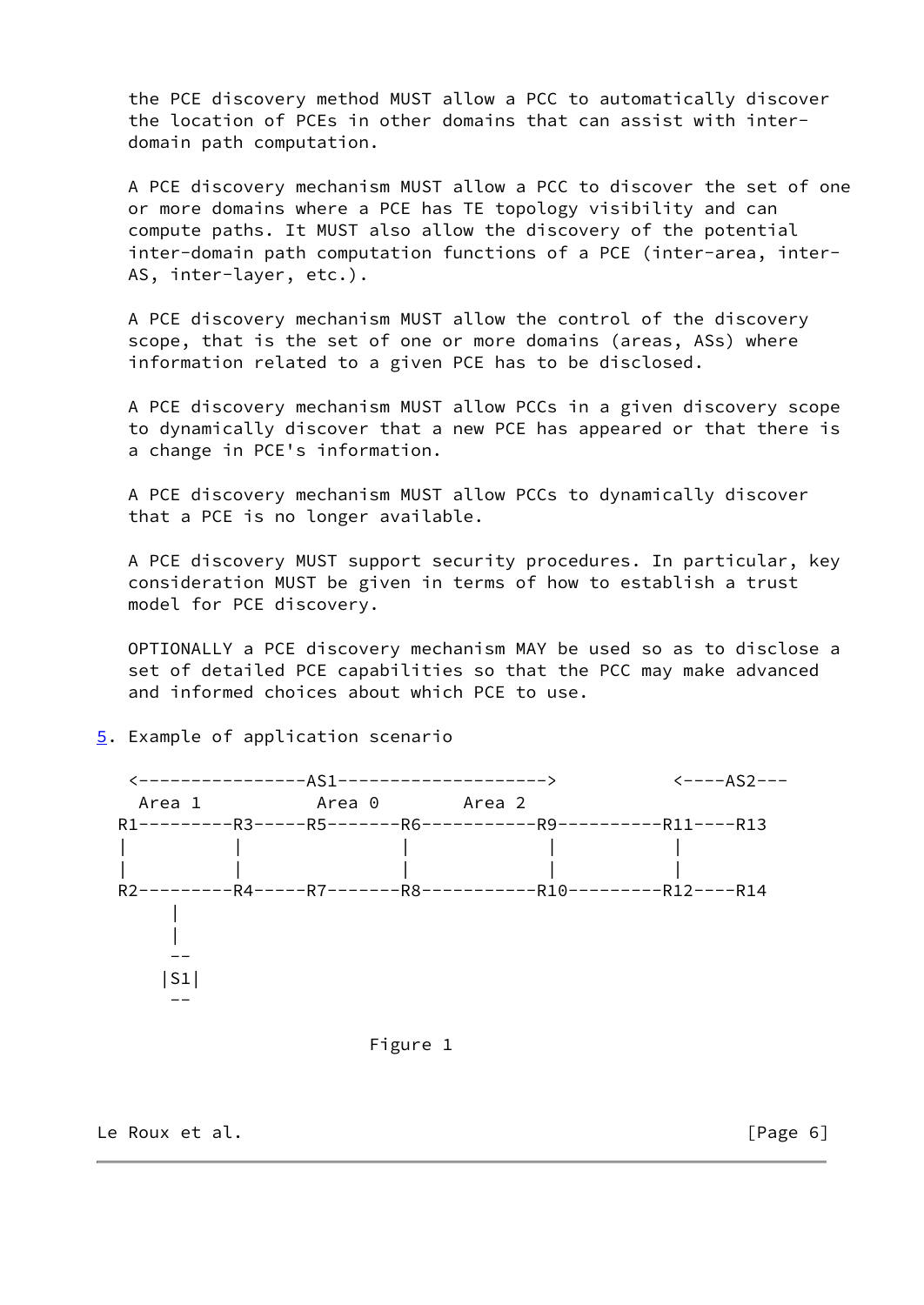<span id="page-7-1"></span>Figure 1 illustrates a multi-area/AS network with several PCEs:

- The ABR R3 is a PCE that can take part in inter area path
- computation. It can compute paths in area 1 and area 0;
- The ABR R6 is a PCE that can take part in inter-area path computation. It can compute paths in area 0 and area2;
- The ASBR R9 is a PCE that can take part in inter-AS path computation. It is responsible for path computation in AS1 towards AS2;
- The ASBR R12 is a PCE that can take part in inter-AS path computation. It is responsible for path computation in AS2 towards AS1;
- The server S1 is a PCE that can be used to compute diverse paths and backup paths in area 1.

 By meeting the requirements set out in this document, the PCE discovery mechanism will allow:

- each PCC in areas 1 and 0 to dynamically discover R3, as a PCE for inter-area path computation, and that R3 can compute paths in area0 and area1;
- each PCC in areas 0 and 2 to dynamically discover R6, as a PCE for inter-area path computation, and that R6 can compute paths in area2 and area0;
- each PCC in AS1 and one or more PCCs in AS2 to dynamically discover R9 as a PCE for inter-AS path computation in AS1 towards AS2;
- each PCC in AS2 and one or more PCCs in AS1 to dynamically discover R12 as a PCE for inter-AS path computation in AS2 towards AS1;
- each PCC in area 1 to dynamically discover S1, as a PCE for intra area path computation in area1, and optionally to discover its path computation capabilities (diverse path computation and backup path computation).
- <span id="page-7-0"></span>[6](#page-7-0). Detailed Requirements

<span id="page-7-2"></span>[6.1](#page-7-2). PCE Information to be disclosed

 We distinguish two levels of PCE information to be disclosed by a PCE discovery mechanism:

- General information. Disclosure MUST be supported by the PCE discovery mechanism.
- Detailed information. Disclosure MAY be supported by the PCE discovery mechanism.

 The PCE discovery mechanism MUST allow disclosure of general PCE information that will allow PCCs to select appropriate PCEs. This comprises discovery of PCE location, PCE domains supported by the PCEs, and PCE inter-domain functions.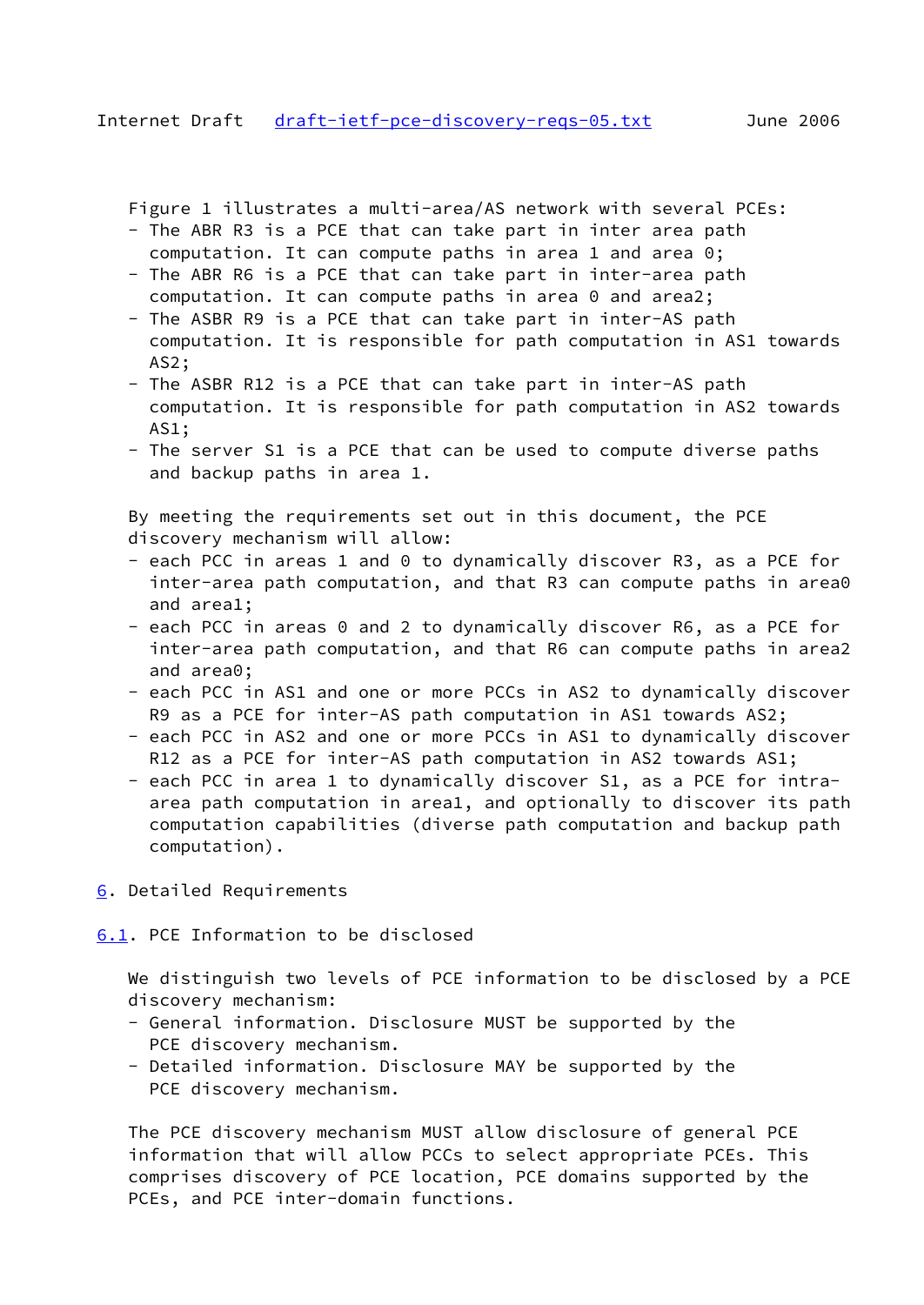The PCE discovery mechanism MAY also allow disclosure of detailed PCE information. This comprises any or all information about PCE path computation capabilities and alternate PCEs. This information is not part of PCE discovery; this is additional information that can

Le Roux et al. **Example 20** and the contract of the contract of  $\left[\text{Page 7}\right]$ 

<span id="page-8-1"></span>Internet Draft [draft-ietf-pce-discovery-reqs-05.txt](https://datatracker.ietf.org/doc/pdf/draft-ietf-pce-discovery-reqs-05.txt) June 2006

 facilitate the selection of a PCE by a PCC. Support of the exchange of this information is optional in the context of the PCE discovery mechanism itself. This does not mean that the availability of this information is optional in the PCE-based architecture, but such information could also be obtained by other mechanisms, such as the PCC-PCE communication protocol.

<span id="page-8-0"></span>[6.1.1](#page-8-0). General PCE Information (Mandatory support)

<span id="page-8-2"></span>[6.1.1.1](#page-8-2). Discovery of PCE Location

 The PCE discovery mechanism MUST allow the discovery, for a given PCE, of the IPv4 and/or IPv6 address to be used to reach the PCE. This address will typically be an address that is always reachable, if there is any connectivity to the PCE.

 This address will be used by PCCs to communicate with a PCE, through a PCC-PCE communication protocol.

<span id="page-8-3"></span>[6.1.1.2](#page-8-3). Discovery of PCE Domains and Inter-domain Functions

 Inter-domain path computation is a key application of the PCE architecture. This can rely on a multiple-PCE path computation, where PCEs in each domain compute a part of the end-to-end path and collaborate with each other to find the end-to-end-path. Inter-domain path computation can also rely on a single-PCE path computation where a PCE has visibility inside multiple domains and can compute an entire end-to-end inter-domain path (that is a path from the inter domain TE-LSP head-end to the inter-domain TE-LSP tail end).

 Hence the PCE discovery mechanism MUST allow the discovery of the set of one or more domains where a PCE has visibility and can compute paths. These domains could be identified using a domain identifier: For instance, an IGP area can be identified by the Area ID (OSPF or ISIS), and an AS can be identified by the AS number.

 Also the PCE discovery mechanism MUST allow discovery of the inter domain functions of a PCE, i.e. whether a PCE can be used to compute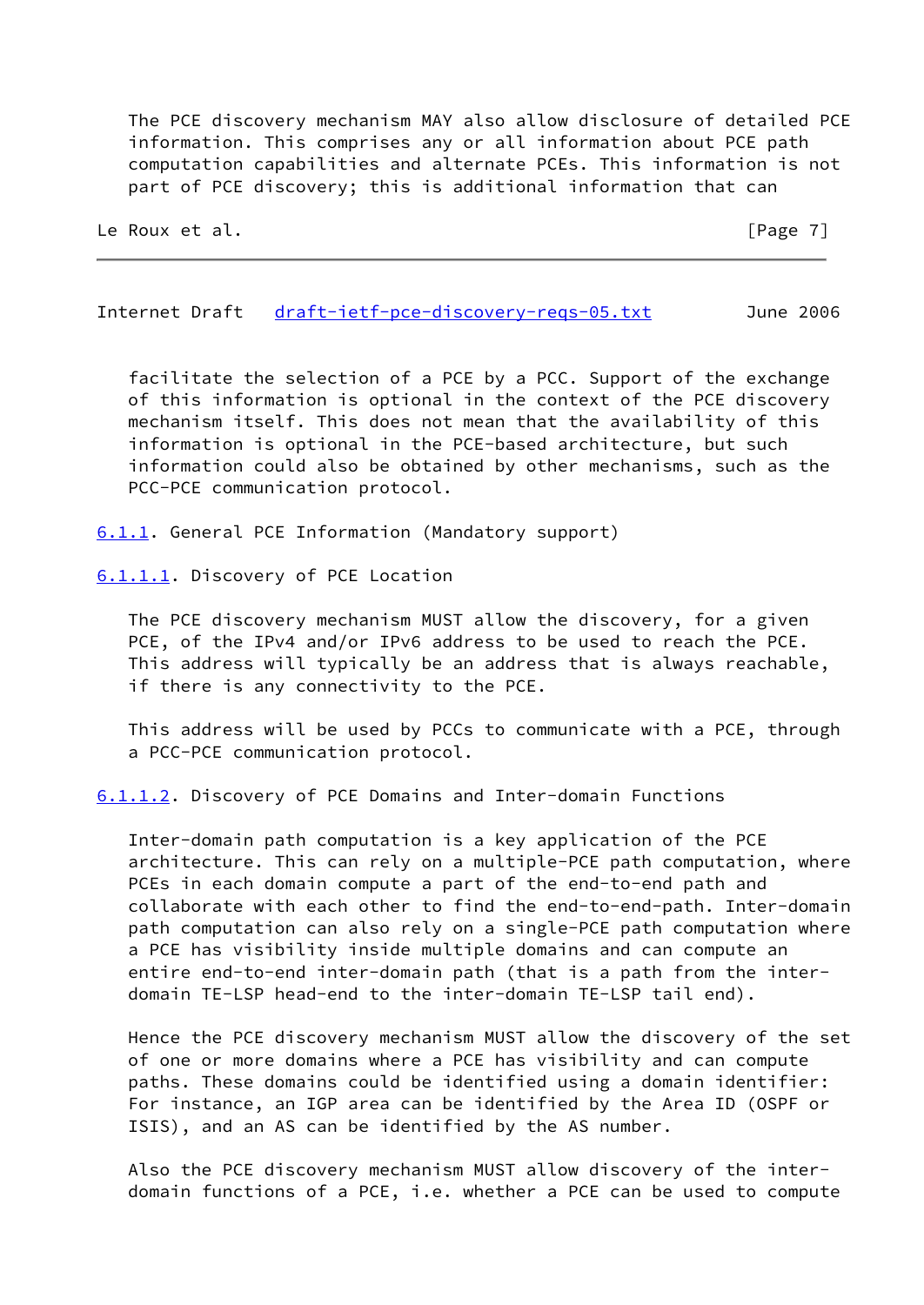or to take part in the computation of end-to-end paths across domain borders. The inter-domain functions include non exhaustively: inter area, inter-AS and inter-layer path computation. Note that these functions are not mutually exclusive.

 Note that the inter-domain functions are not necessarily inferred from the set of domains where a PCE has visibility. For instance a PCE may have visibility limited to a single domain, but may be able to take part into the computation of inter-domain paths, by collaborating with PCEs in other domains. Conversely, a PCE may have visibility in multiple domains but the operator may not want that the PCE be used for inter-domain path computations.

| Le Roux et al. | [Page 8] |
|----------------|----------|
|----------------|----------|

<span id="page-9-1"></span>Internet Draft [draft-ietf-pce-discovery-reqs-05.txt](https://datatracker.ietf.org/doc/pdf/draft-ietf-pce-discovery-reqs-05.txt) June 2006

 The PCE discovery mechanisms MUST also allow discovery of the set of one or more domains toward which a PCE can compute paths. For instance in an inter-AS path computation context, there may be several PCEs in an AS, each one responsible for taking part in the computation of inter-AS paths toward a set of one or more destination ASs, and a PCC may have to discover the destination ASs each PCE is responsible for.

<span id="page-9-0"></span>[6.1.2](#page-9-0). Detailed PCE Information (Optional support)

<span id="page-9-2"></span>[6.1.2.1](#page-9-2). Discovery of PCE Capabilities

 In the case where there are several PCEs with distinct capabilities available, a PCC has to select one or more appropriate PCEs.

 For that purpose the PCE discovery mechanism MAY support the disclosure of some detailed PCE capabilities.

 For the sake of illustration this could include the following path computation related PCE capabilities:

- The link constraints supported: e.g. bandwidth, affinities.
- The path constraints supported: maximum IGP/TE cost, maximum hop count;
- The objective functions supported: e.g. shortest path, widest path;
- The capability to compute multiple correlated paths: e.g. diverse paths, load balanced paths;
- The capability to compute bidirectional paths;
- The GMPLS technology specific constraints supported: e.g. the supported interface switching capabilities, encoding types.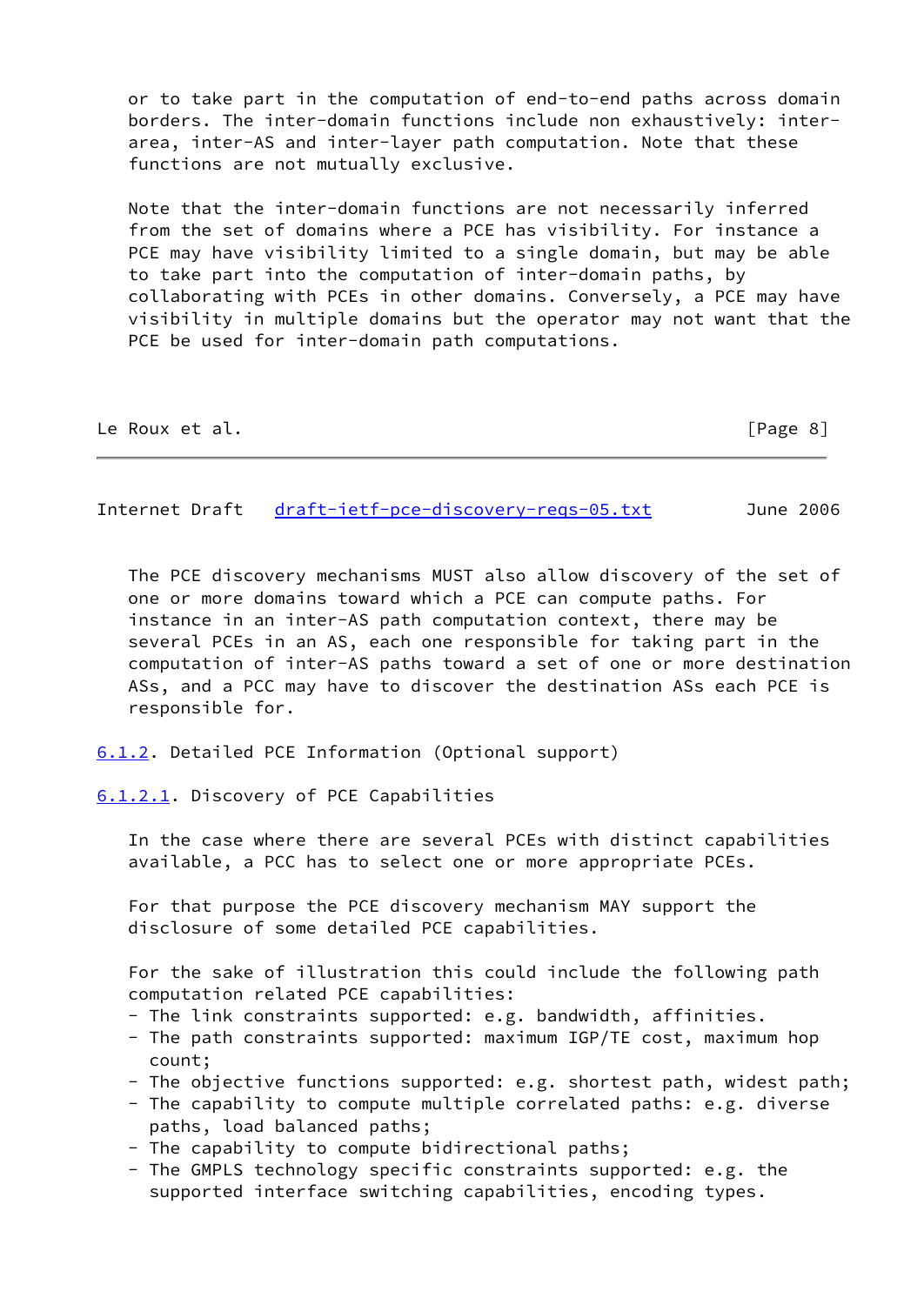And this could also include some specific PCE capabilities:

- The capability to handle request prioritization;
- The maximum size of a request message;
- The maximum number of path requests in a request message;
- The PCE computation power (static parameters to be used for weighted load balancing of requests).

 Such information regarding PCE capabilities could then be used by a PCC to select an appropriate PCE from a list of candidate PCEs.

 Note that the exact definition and description of PCE capabilities is out of the scope of this document. It is expected that this will be described in one or more separate documents which may be application specific.

<span id="page-10-0"></span>[6.1.2.2](#page-10-0). Discovery of Alternate PCEs

 In the case of a PCE failure, a PCC has to select another PCE, if one is available. It could be useful in various situations, for a PCE to indicate a set of one or more alternate PCEs that can be selected in case the given PCE fails.

| Le Roux et al. |  | [Page 9] |
|----------------|--|----------|
|                |  |          |

<span id="page-10-2"></span>Internet Draft draft-ietf-pce-discovery-regs-05.txt June 2006

 Hence the PCE Discovery mechanism MAY allow the discovery, for a given PCE, of the location of one or more assigned alternate PCEs.

 The PCE Discovery mechanism MAY also allow the discovery, for a given PCE, of the set of one or more PCEs for which it acts as alternate PCE.

<span id="page-10-1"></span>[6.2](#page-10-1). Scope of PCE Discovery

 The PCE Discovery mechanism MUST allow control of the scope of the PCE information disclosure on a per PCE basis. In other words it MUST allow control of to which PCC or group of PCCs the information related to a PCE may be disclosed.

 The choice for the discovery scope of a given PCE MUST include at least the followings settings:

- All PCCs in a single IGP area

- All PCCs in a set of adjacent IGP areas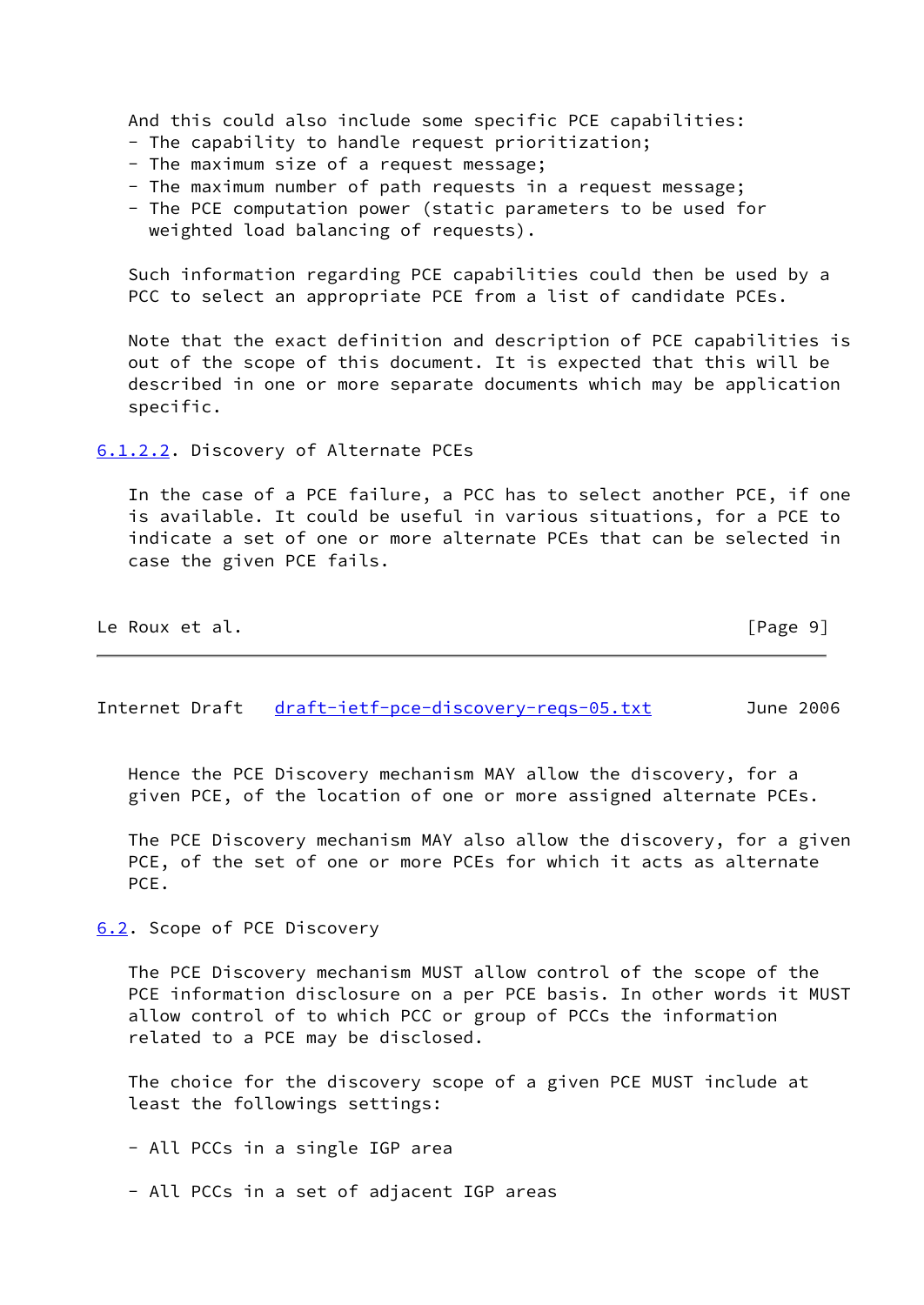- All PCCs in a single AS

- All PCCs in a set of ASs

- A set of one or more PCCs in a set of one or more ASs

 In particular, this also implies that the PCE Discovery mechanism MUST allow for the discovery of PCE information across IGP areas and across AS boundaries.

The discovery scope MUST be configurable on a per PCE basis.

It MUST be possible to deactivate PCE discovery on a per PCE basis.

<span id="page-11-0"></span>[6.2.1](#page-11-0). Inter-AS specific requirements

When using a PCE-based approach for inter-AS path computation, a PCC in one AS may need to learn information related to inter-AS capable PCEs located in other ASs. For that purpose, and as pointed out in the previous section, the PCE discovery mechanism MUST allow disclosure of information related to inter-AS capable PCEs across AS boundaries.

 Such inter-AS PCE discovery must be carefully controlled. For security and confidentiality reasons, particularly in an inter provider context, the discovery mechanism MUST allow the discovery scope to be limited to a set of ASs and MUST also provide control of the PCE information to be disclosed across ASs. This is achieved by applying policies (See also  $section 6.4$ ). This implies the capability to contain a PCE advertisement to a restricted set of one or more ASs, and to filter and translate any PCE parameter (PCE domains, PCE

Le Roux et al. **Example 20** and the contract of the contract of  $[Page 10]$ 

<span id="page-11-2"></span>Internet Draft draft-ietf-pce-discovery-regs-05.txt June 2006

 inter-domain functions, PCE capabilities, etc.) in disclosures that cross AS borders. For the sake of illustration, it may be useful to disclose detailed PCE information (such as detailed capabilities) locally in the PCE's AS but only general information (such as location and supported domains) in other ASs.

<span id="page-11-1"></span>[6.3](#page-11-1). PCE Information Synchronization

 The PCE discovery mechanism MUST allow a PCC to discover any change in the information related to a PCE that it has previously discovered. This includes changes to both general information (e.g.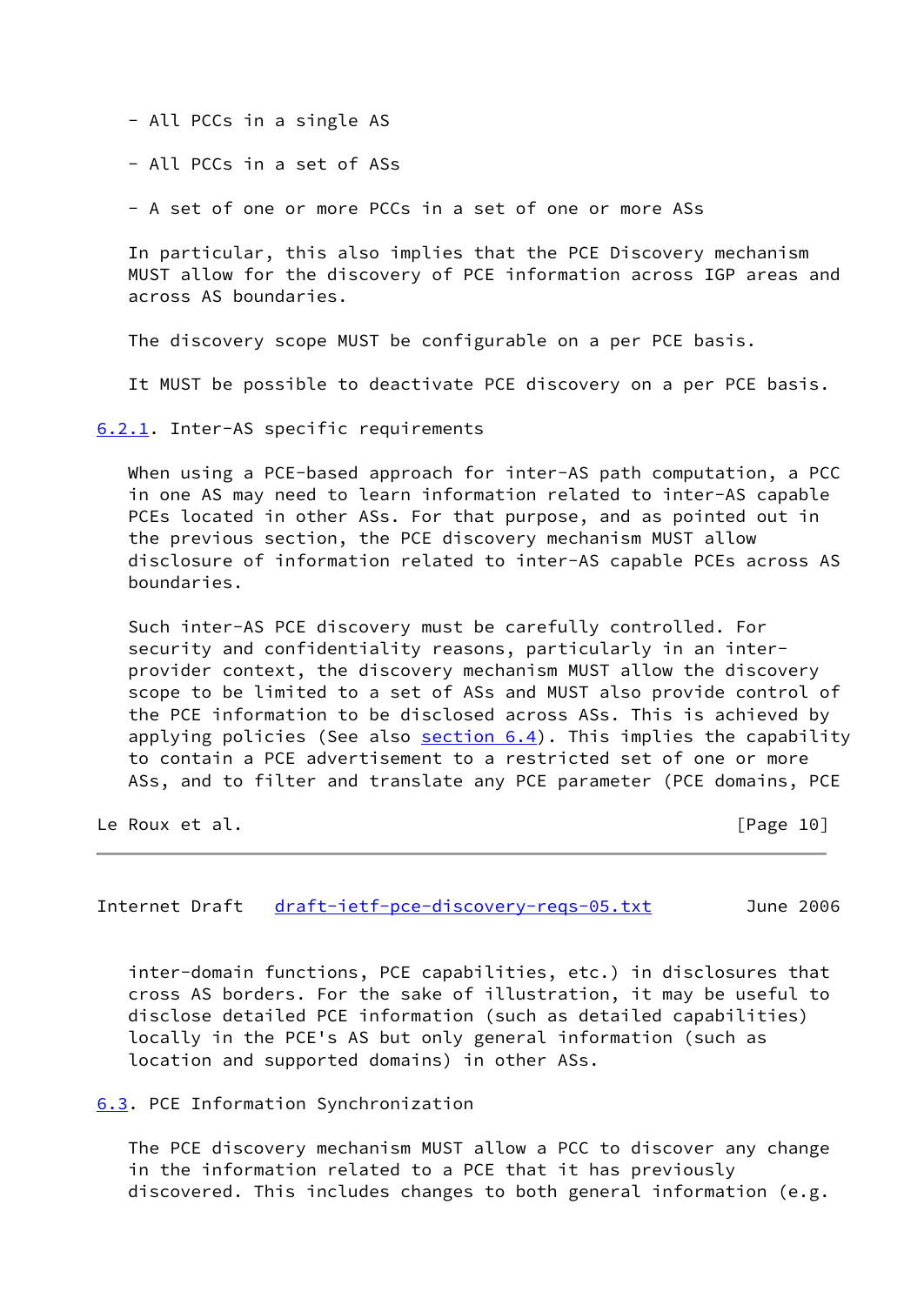a change in the PCE domains supported), and detailed information if supported (e.g. a modification of the PCE's capabilities).

 In addition, the PCE discovery mechanism MUST allow to dynamically discover new PCEs in a given discovery scope.

 Note that there is no requirement for real-time detection of these changes, the PCE Discovery Mechanism SHOULD rather allow discovery of these changes in an order of magnitude of 60 seconds, and the operator should have the ability to configure the Discovery delay.

 Note that PCE information is relatively static, and is expected to be fairly stable and to not change frequently.

<span id="page-12-0"></span>[6.4](#page-12-0). Discovery of PCE deactivation

 The PCE discovery mechanism MUST allow a PCC to discover when a PCE that it has previously discovered is no longer alive or is deactivated. This may help reducing or avoiding path computation service disruption.

 Note that there is no requirement for real-time detection of PCE failure/deactivation, the PCE Discovery Mechanism SHOULD rather allow such discovery in an order of magnitude of 60 seconds, and the operator should have the ability to configure the Discovery delay.

#### <span id="page-12-1"></span>[6.5](#page-12-1). Policy Support

 The PCE Discovery mechanism MUST allow for policies to restrict the discovery scope to a set of authorized domains, to control and restrict the type and nature of the information to be disclosed, and also to filter and translate some information at domains borders. It MUST be possible to apply these policies on a per PCE basis.

 Note that the Discovery mechanisms MUST allow disclosing policy information so as to control the disclosure policies at domain boundaries.

 Also, it MUST be possible to apply different policies when disclosing PCE information to different domains.

Le Roux et al. **Example 20** and 20 and 20 and 20 and 20 and 20 and 20 and 20 and 20 and 20 and 20 and 20 and 20 and 20 and 20 and 20 and 20 and 20 and 20 and 20 and 20 and 20 and 20 and 20 and 20 and 20 and 20 and 20 and 2

<span id="page-12-3"></span>Internet Draft draft-ietf-pce-discovery-regs-05.txt June 2006

<span id="page-12-2"></span>[6.6](#page-12-2). Security Requirements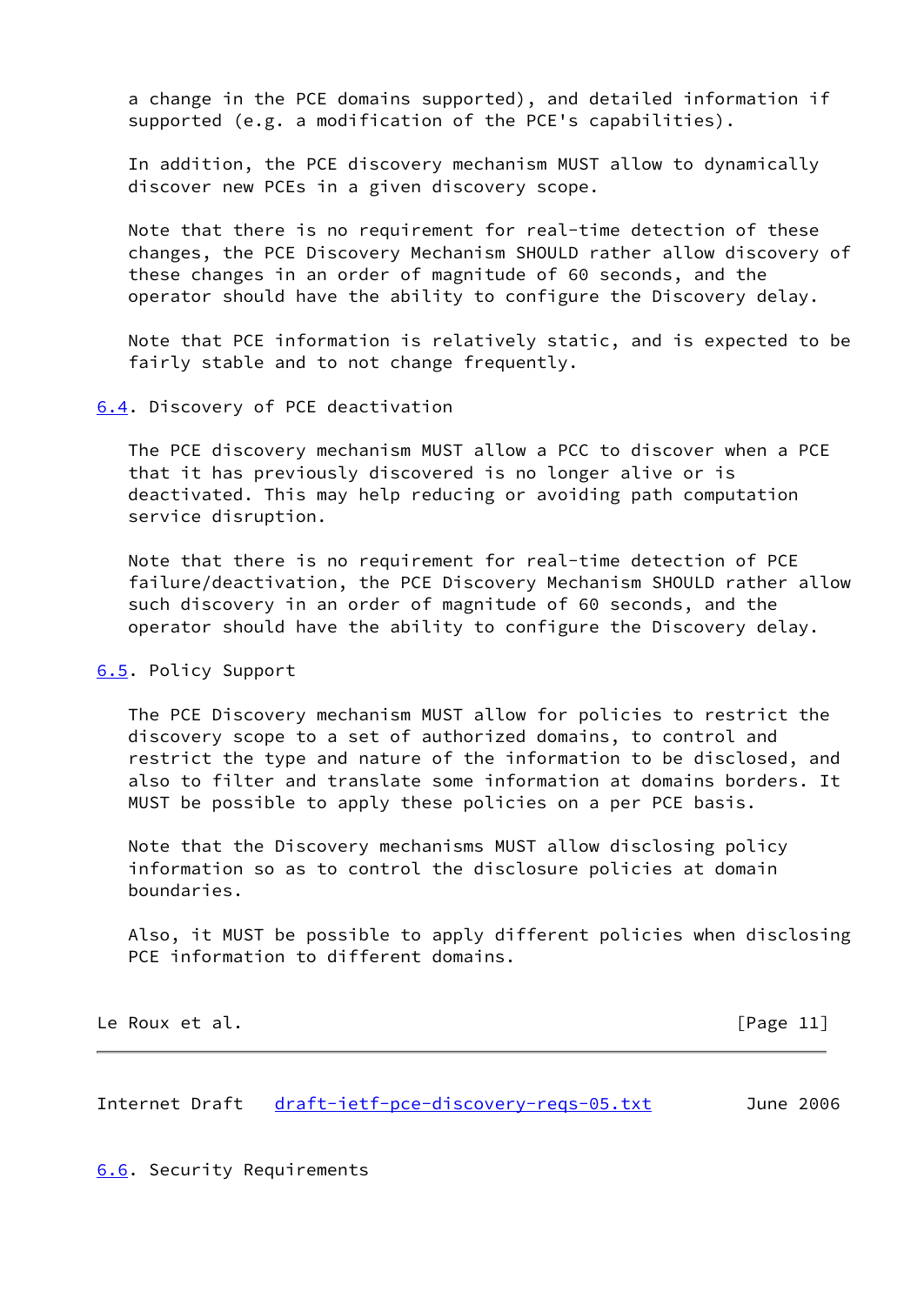The five major threats related to PCE discovery mechanisms are: - Impersonation of PCE;

- 
- Interception of PCE discovery information (sniffing);
- Falsification of PCE discovery information;
- Information disclosure to non-authorized PCCs (PCC spoofing).
- DoS Attacks

 Note that security of the PCE Discovery procedures is of particular importance in an inter-AS context, where PCE discovery may increase the vulnerability to attacks and the consequences of these attacks.

 Hence mechanisms MUST be defined to ensure authenticity, integrity, confidentiality, and containment of PCE discovery information:

- There MUST be a mechanism to authenticate discovery information;
- There MUST be a mechanism to verify discovery information integrity;
- There MUST be a mechanism to encrypt discovery information;
- There MUST be a mechanism to restrict the scope of discovery to a set of authorized PCCs and to filter PCE information disclosed at domain boundaries (as per defined in 6.5).

 A PCE and PCC MUST be identified by a globally unique ID, which may be for instance a combination of AS number an IP address.

 Mechanisms MUST be defined in order to limit the impact of a DoS attack on the PCE discovery procedure (e.g. filter out excessive PCE information change and flapping PCEs). Note also that DOS attacks may be either accidental (caused by a mis-behaving PCE system) or intentional. As discussed in [\[PCE-COM-REQ](#page-18-5)] such mechanisms may include packet filtering, rate limiting, no promiscuous listening, and where applicable use of private addresses spaces.

 Also, key consideration MUST be given in terms of how to establish a trust model for PCE discovery. The PCE discovery mechanism MUST explicitly support a specific set of one or more trust models.

## <span id="page-13-0"></span>[6.7](#page-13-0). Extensibility

 The PCE discovery mechanism MUST be flexible and extensible so as to easily allow for the inclusion of additional PCE information that could be defined in the future.

# <span id="page-13-1"></span>[6.8](#page-13-1). Scalability

 The PCE discovery mechanism MUST be designed to scale well with an increase of any of the following parameters:

- Number of PCCs discovering a given PCE;
- Number of PCEs to be discovered by a given PCC;
- Number of domains in the discovery scope.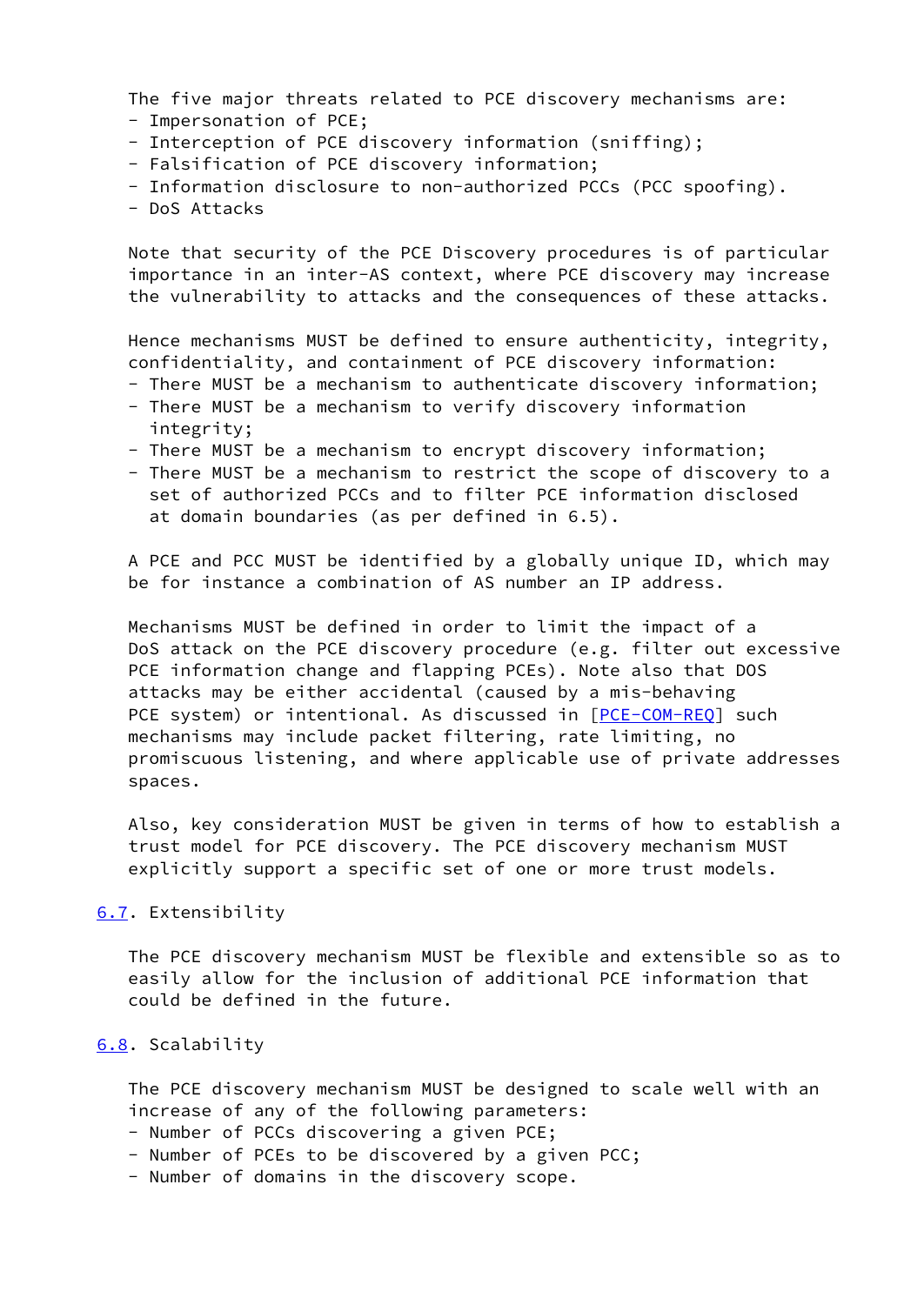<span id="page-14-1"></span> The PCE discovery mechanism MUST NOT have an adverse effect in the performance of other protocols (especially routing and signaling) already operating in the network.

 Note that there is no scalability requirement with regards to the amount of information to be exchanged. Information disclosed in the PCE discovery mechanism is relatively static. Changes in PCE information may occur as result of PCE configuration updates, PCE deployment/activation or PCE deactivation/suppression, and should not occur as a result of the PCE activity itself. Hence, this information is quite stable and will not change frequently.

<span id="page-14-0"></span>[6.9](#page-14-0). Operational orders of magnitudes

 This section gives minimum order of magnitude estimates of what the PCE discovery mechanism should support.

- Number of PCCs discovering a given PCE: 1000
- Number of PCEs to be discovered by a given PCC: 100

<span id="page-14-2"></span>[6.10](#page-14-2). Manageability considerations

 Mechanisms are REQUIRED to manage PCE discovery operations. This includes the configuration of PCE Discovery functions and policies, as well as, the monitoring of the discovery protocol activity.

<span id="page-14-3"></span>[6.10.1](#page-14-3). Configuration of PCE Discovery parameters

 It MUST be possible to enable and disable the PCE discovery function at a PCC and at a PCE.

 On the PCC it MUST be possible for an operator to activate/deactivate automatic PCE discovery. The activation of automatic discovery MUST not prevent static configuration of PCE information that may supplement discovered information.

 On the PCE it MUST be possible for an operator to control the application of discovery policies by which the specific PCE is discovered. As described in [Section 6.5,](#page-12-1) this control MUST include the ability to:

- restrict the discovery scope to a set of authorized domains;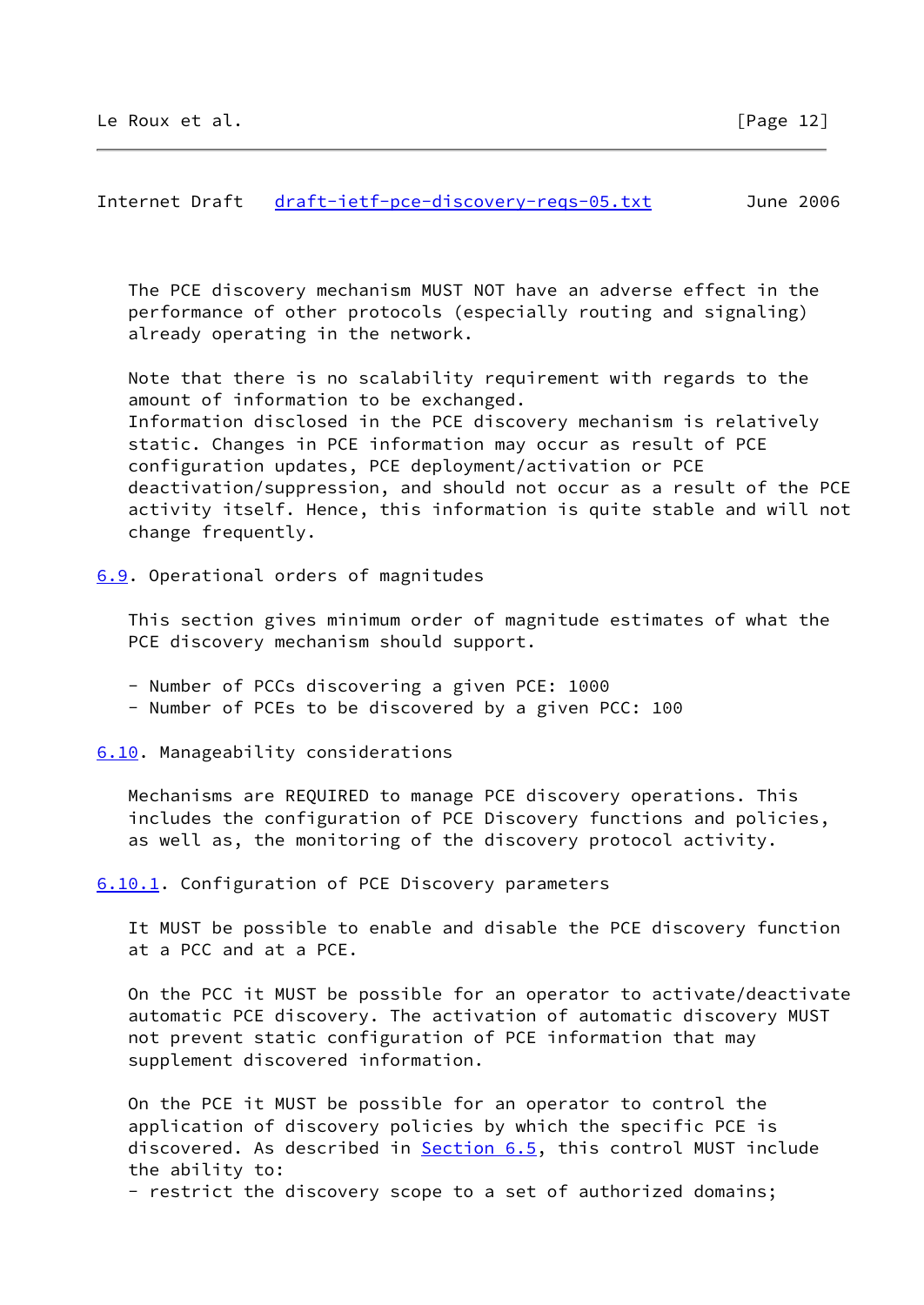- define the type and nature of the information disclosed;
- specify the filtering and translation to be applied to the PCE information disclosed at domain borders.

 These configuration options MAY be supported through an implementation-specific local configuration interface, or MAY be supported via a standardised interface (such as a MIB module, as below).

Le Roux et al. **Example 20** and the contract of the contract of  $\lceil \text{Page 13} \rceil$ 

<span id="page-15-1"></span>Internet Draft [draft-ietf-pce-discovery-reqs-05.txt](https://datatracker.ietf.org/doc/pdf/draft-ietf-pce-discovery-reqs-05.txt) June 2006

<span id="page-15-0"></span>[6.10.2](#page-15-0). PCE Discovery MIB modules

 PCE Discovery MIB modules MUST be specified for the control of the function on PCCs and PCEs.

<span id="page-15-2"></span>[6.10.2.1](#page-15-2). PCC MIB module

The MIB module that will run on PCCs MUST include at least:

- A control to disable automatic discovery by the PCC;
- The set of known PCEs;
- The number of known PCEs, and the number of discovered PCEs.

 For each PCE reported in the MIB module, the following information MUST be available:

- Information advertised by the PCE (i.e., discovered information);
- Information locally configured about the PCE;
- The time since the PCE was discovered;
- The time since any change to the discovered information for the PCE;

Note that when a PCE is no longer alive (see [section 6.4](#page-12-0)), it SHOULD no longer be reported in the PCC MIB module.

 The MIB module SHOULD also provide the average and maximum rates of arrival, departure and modification of PCE discovery to enable effective analysis of the operation of the protocols. Further, the MIB module SHOULD report on the operation of the discovery protocol by counting the number of unacceptable and incomprehensible information exchanges.

 The PCC MIB module SHOULD also be used to provide notifications when thresholds (e.g. on the maximum rate of change, on the number of unacceptable messages) are crossed, or when important events occur (e.g. the number of discovered PCEs decreases to zero).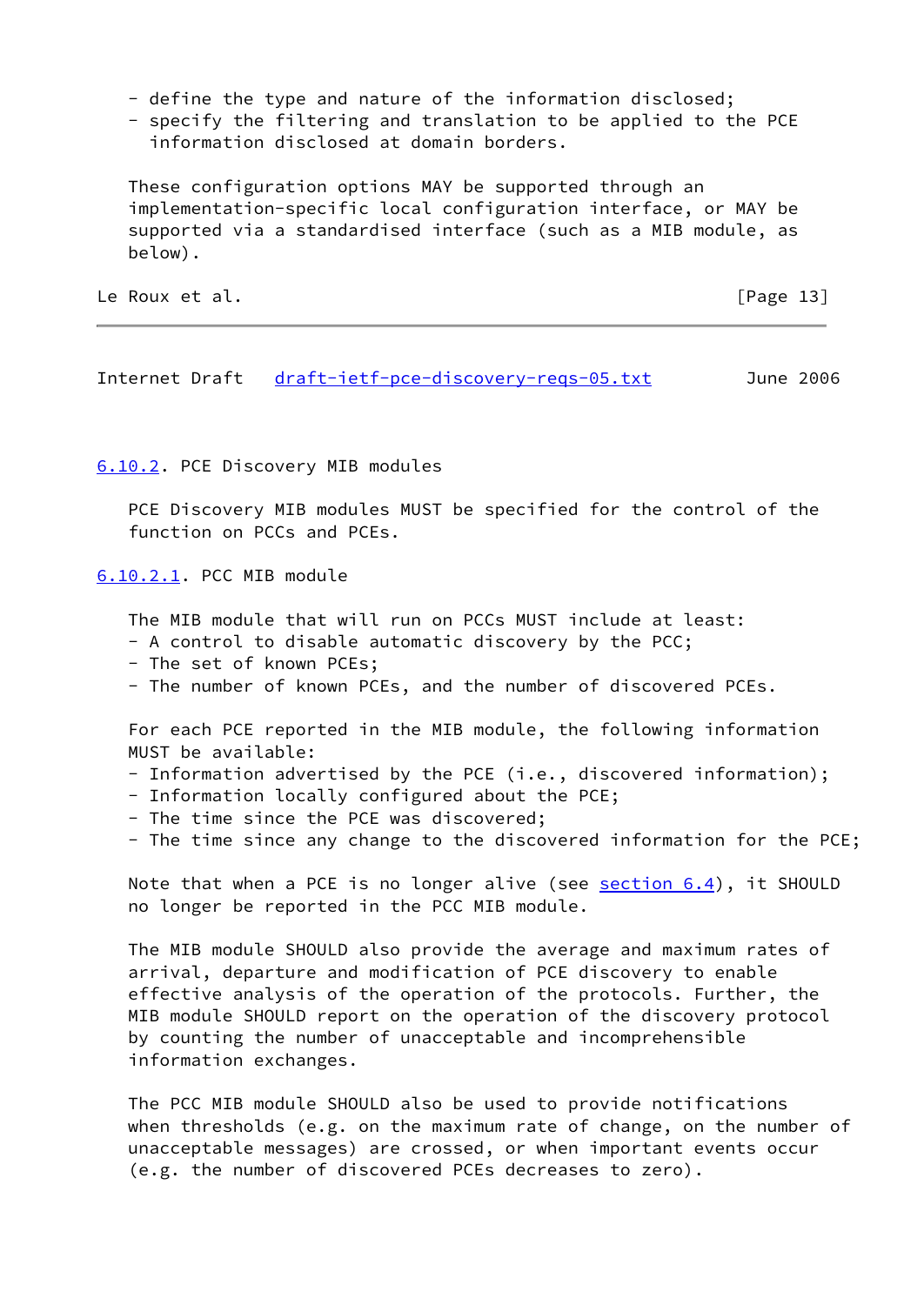## <span id="page-16-0"></span>[6.10.2.2](#page-16-0). PCE MIB module

The MIB module that will run on PCEs MUST include at least:

- A control to disable automatic discovery announcements by the PCE;
- Information to be advertised by the PCE, although this information MAY be present as read-only;
- The discovery policies active on the PCE, although this information MAY be present as read-only.

The MTB module SHOULD also include:

- The time since the last change to the advertised PCE information;
- The time since the last change to the advertisement policies;
- Control of on which interfaces the PCE issues advertisements where this is applicable to the protocol solution selected.

| Le Roux et al. | [Page 14] |
|----------------|-----------|
|----------------|-----------|

<span id="page-16-2"></span>Internet Draft [draft-ietf-pce-discovery-reqs-05.txt](https://datatracker.ietf.org/doc/pdf/draft-ietf-pce-discovery-reqs-05.txt) June 2006

 Note that a PCE MAY also be configured to discover other PCEs. In this case it SHOULD operate the MIB module described in [section](#page-15-2) [6.10.2.1](#page-15-2) as well as the module described here.

<span id="page-16-1"></span>[6.10.3](#page-16-1). Monitoring Protocol Operations

 It MUST be possible to monitor the operation of any PCE discovery protocol. Where an existing protocol is used to support the PCE discovery function, this monitoring SHOULD be achieved using the techniques already defined for that protocol, enhanced by the MIB modules described above. Where, those techniques are inadequate, new techniques MUST be developed.

 Monitoring of the protocol operation demands support for at least the following functions:

- Correlation of information advertised against information received;
- Counts of dropped, corrupt, and rejected information elements;
- Detection of 'segmented' networks. That is, the ability to detect and diagnose the failure of a PCE advertisement to reach a PCC.

<span id="page-16-3"></span>[6.10.4](#page-16-3). Impact on network operations

 Frequent changes in PCE information may have a significant impact on PCCs that receive the advertisements, might destabilise the operation of the network by causing the PCCs to swap between PCEs, and might harm the network through excessive advertisement traffic. Hence it MUST be possible to apply at least the following controls: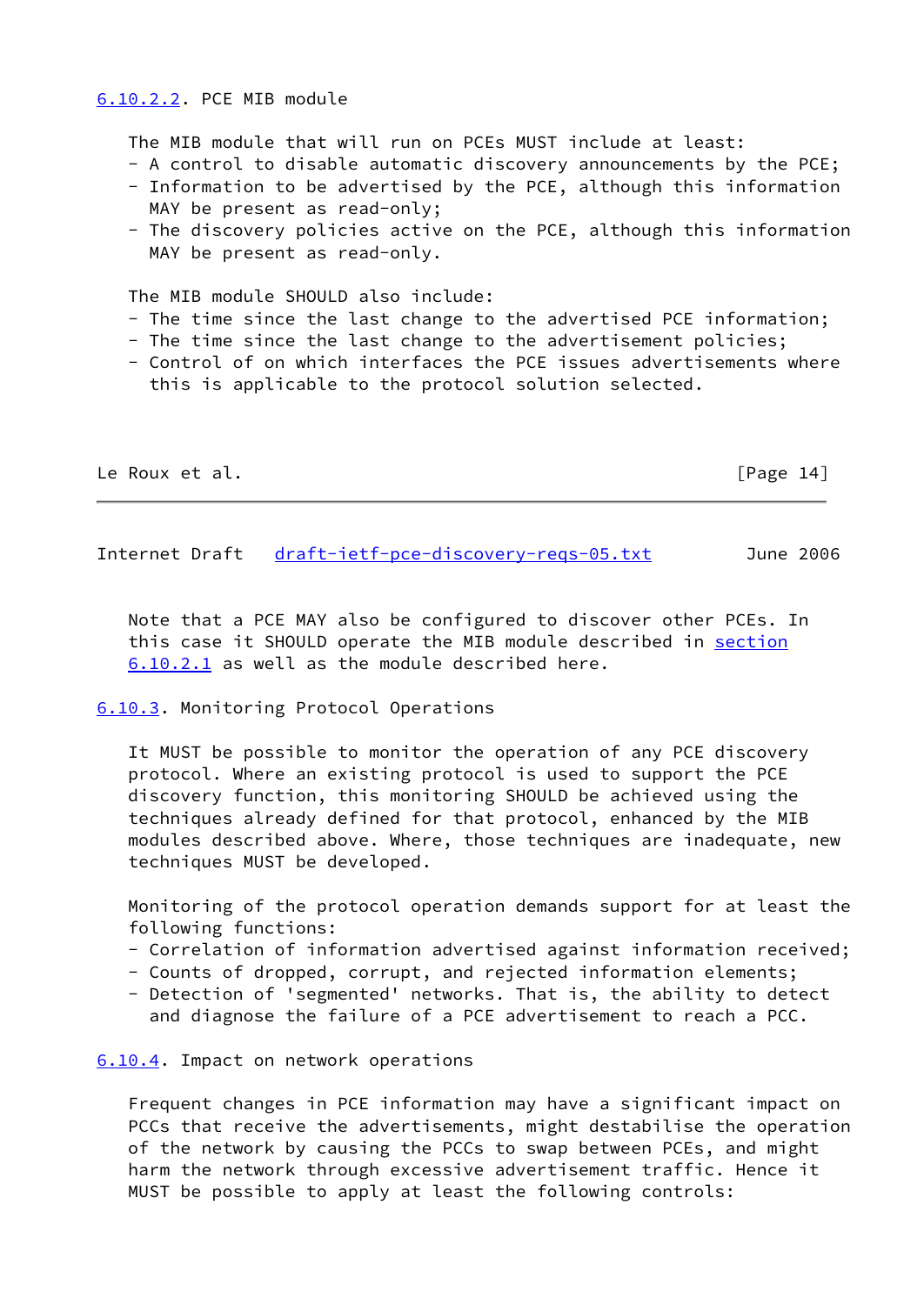- Configurable limit on the rate of announcement of changed parameters at a PCE;
- Control of the impact on PCCs such as through discovery messages rate-limiting;
- Configurable control of triggers that cause a PCC to swap to another PCE.

<span id="page-17-0"></span>[7](#page-17-0). Security Considerations

 This document is a requirement document and hence does not raise by itself any particular security issue.

 A set of security requirements that MUST be addressed when considering the design and deployment of a PCE Discovery mechanism have been identified in [section 6.6](#page-12-2).

Le Roux et al. **Example 2018** [Page 15]

<span id="page-17-2"></span>Internet Draft [draft-ietf-pce-discovery-reqs-05.txt](https://datatracker.ietf.org/doc/pdf/draft-ietf-pce-discovery-reqs-05.txt) June 2006

#### <span id="page-17-1"></span>[8](#page-17-1). Acknowledgments

 We would like to thank, in chronological order, Benoit Fondeviole, Thomas Morin, Emile Stephan, Jean-Philippe Vasseur, Dean Cheng, Adrian Farrel, Renhai Zhang, Mohamed Boucadair, Eric Gray, Igor Bryskin, Dimitri Papadimitriou, Arthi Ayyangar, Andrew Dolganow, Lou Berger, Nabil Bitar, and Kenji Kumaki.

 Thanks also to Ross Callon, Ted Hardie, Dan Romascanu, Russ Housley and Sam Hartman for their review and constructive discussions during the final stages of publication.

<span id="page-17-3"></span>[9](#page-17-3). References

<span id="page-17-4"></span>[9.1](#page-17-4). Normative references

 [RFC2119] Bradner, S., "Key words for use in RFCs to Indicate Requirement Levels", [BCP 14](https://datatracker.ietf.org/doc/pdf/bcp14), [RFC 2119](https://datatracker.ietf.org/doc/pdf/rfc2119), March 1997.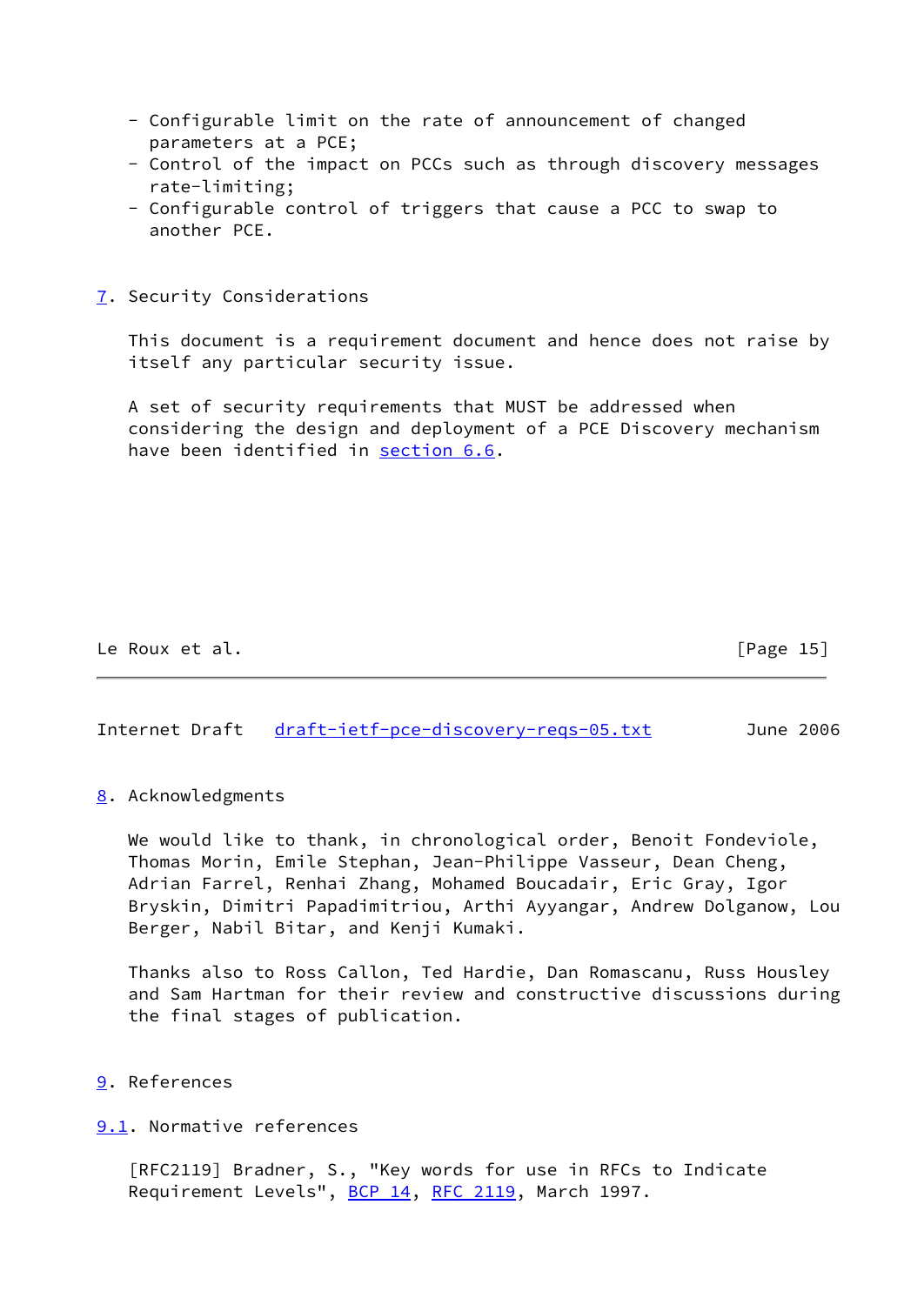```
 [PCE-ARCH] Farrel, A., Vasseur, J.P., Ash, J., "Path Computation
   draft-ietf-pce-architecture, work in
   progress.
9.2. Informative references
   [PCE-COM-REQ] Ash, J., Le Roux, J.L., "PCE Communication Protocol
  draft-ietf-pce-comm-protocol-gen-reqs, work in
   progress.
10. Editor Address
   Jean-Louis Le Roux (Editor)
   France Telecom
   2, avenue Pierre-Marzin
   22307 Lannion Cedex
   FRANCE
   Email: jeanlouis.leroux@francetelecom.com
11. Contributors' Addresses
   Paul Mabey
   Qwest Communications
   950 17th Street,
   Denver, CO 80202,
   USA
   Email: pmabey@qwest.com
   Eiji Oki
  NTT
   Midori-cho 3-9-11
   Musashino-shi, Tokyo 180-8585,
Le Roux et al. [Page 16]
draft-ietf-pce-discovery-reqs-05.txt June 2006
   JAPAN
   Email: oki.eiji@lab.ntt.co.jp
   Richard Rabbat
   Fujitsu Laboratories of America
   1240 East Arques Ave, MS 345
   Sunnyvale, CA 94085
   USA
   Email: richard@us.fujitsu.com
```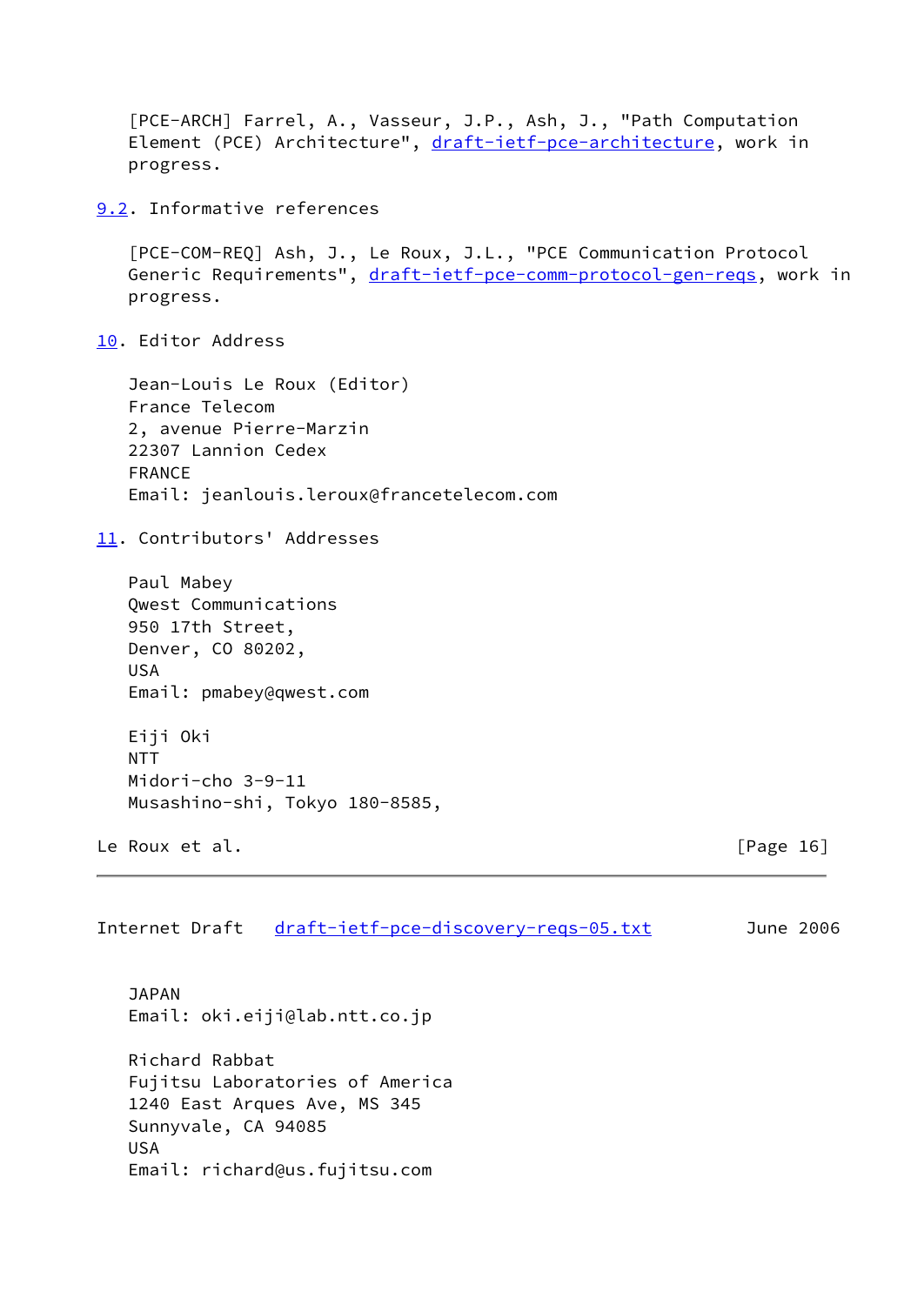Ting Wo Chung Bell Canada 181 Bay Street, Suite 350 Toronto, Ontario, M5J 2T3 CANADA, Email: ting\_wo.chung@bell.ca

 Raymond Zhang BT Infonet 2160 E. Grand Ave. El Segundo, CA 90025 USA Email: raymond\_zhang@infonet.com

<span id="page-19-0"></span>[12.](#page-19-0) Intellectual Property Statement

 The IETF takes no position regarding the validity or scope of any Intellectual Property Rights or other rights that might be claimed to pertain to the implementation or use of the technology described in this document or the extent to which any license under such rights might or might not be available; nor does it represent that it has made any independent effort to identify any such rights. Information on the procedures with respect to rights in RFC documents can be found in [BCP 78](https://datatracker.ietf.org/doc/pdf/bcp78) and [BCP 79](https://datatracker.ietf.org/doc/pdf/bcp79).

 Copies of IPR disclosures made to the IETF Secretariat and any assurances of licenses to be made available, or the result of an attempt made to obtain a general license or permission for the use of such proprietary rights by implementers or users of this specification can be obtained from the IETF on-line IPR repository at <http://www.ietf.org/ipr>.

 The IETF invites any interested party to bring to its attention any copyrights, patents or patent applications, or other proprietary rights that may cover technology that may be required to implement this standard. Please address the information to the IETF at ietf-ipr@ietf.org.

Disclaimer of Validity

 This document and the information contained herein are provided on an "AS IS" basis and THE CONTRIBUTOR, THE ORGANIZATION HE/SHE REPRESENTS

Le Roux et al. [Page 17]

Internet Draft draft-ietf-pce-discovery-regs-05.txt June 2006

OR IS SPONSORED BY (IF ANY), THE INTERNET SOCIETY AND THE INTERNET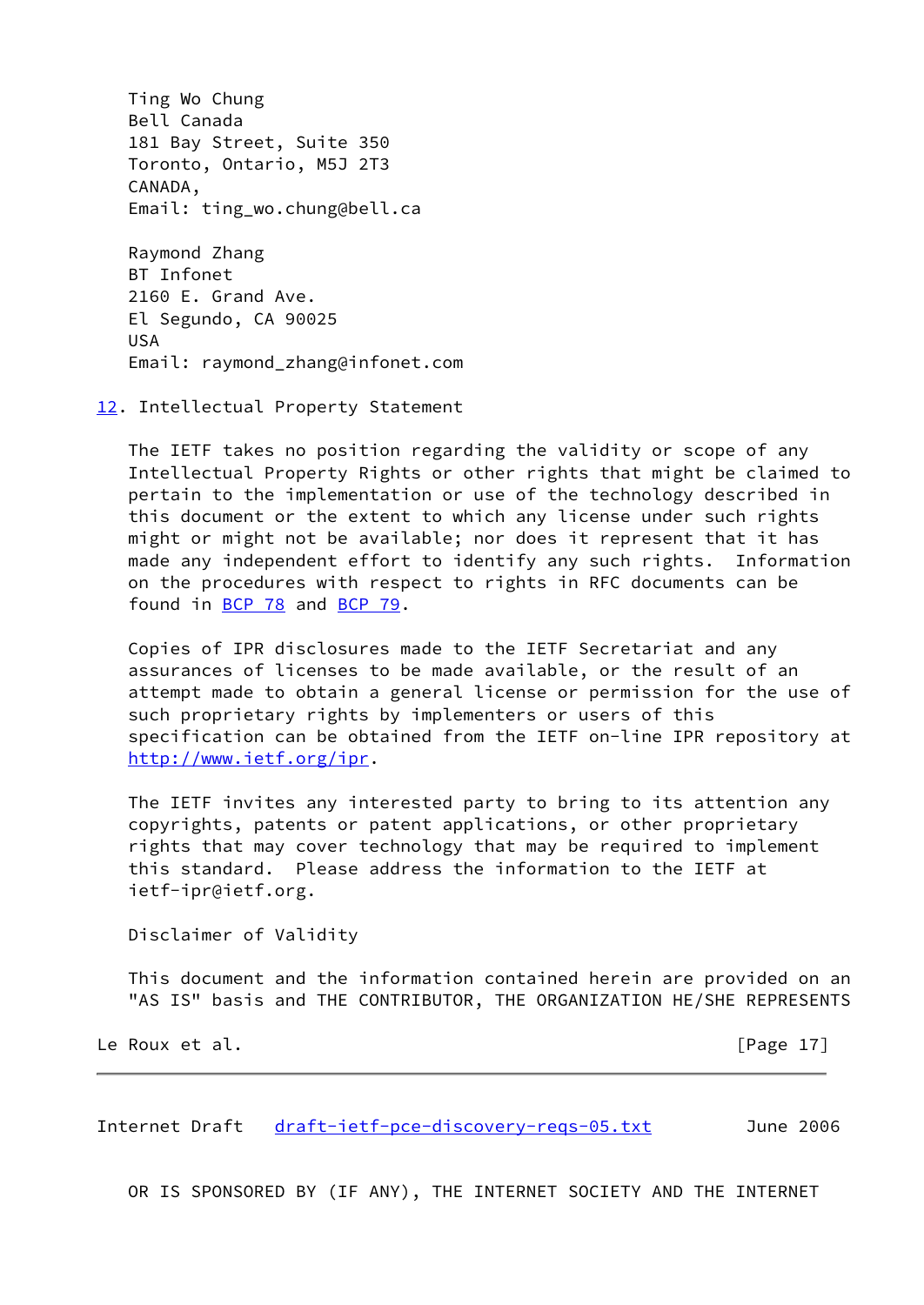ENGINEERING TASK FORCE DISCLAIM ALL WARRANTIES, EXPRESS OR IMPLIED, INCLUDING BUT NOT LIMITED TO ANY WARRANTY THAT THE USE OF THE INFORMATION HEREIN WILL NOT INFRINGE ANY RIGHTS OR ANY IMPLIED WARRANTIES OF MERCHANTABILITY OR FITNESS FOR A PARTICULAR PURPOSE.

## Copyright Statement

 Copyright (C) The Internet Society (2006). This document is subject to the rights, licenses and restrictions contained in [BCP 78](https://datatracker.ietf.org/doc/pdf/bcp78), and except as set forth therein, the authors retain all their rights.